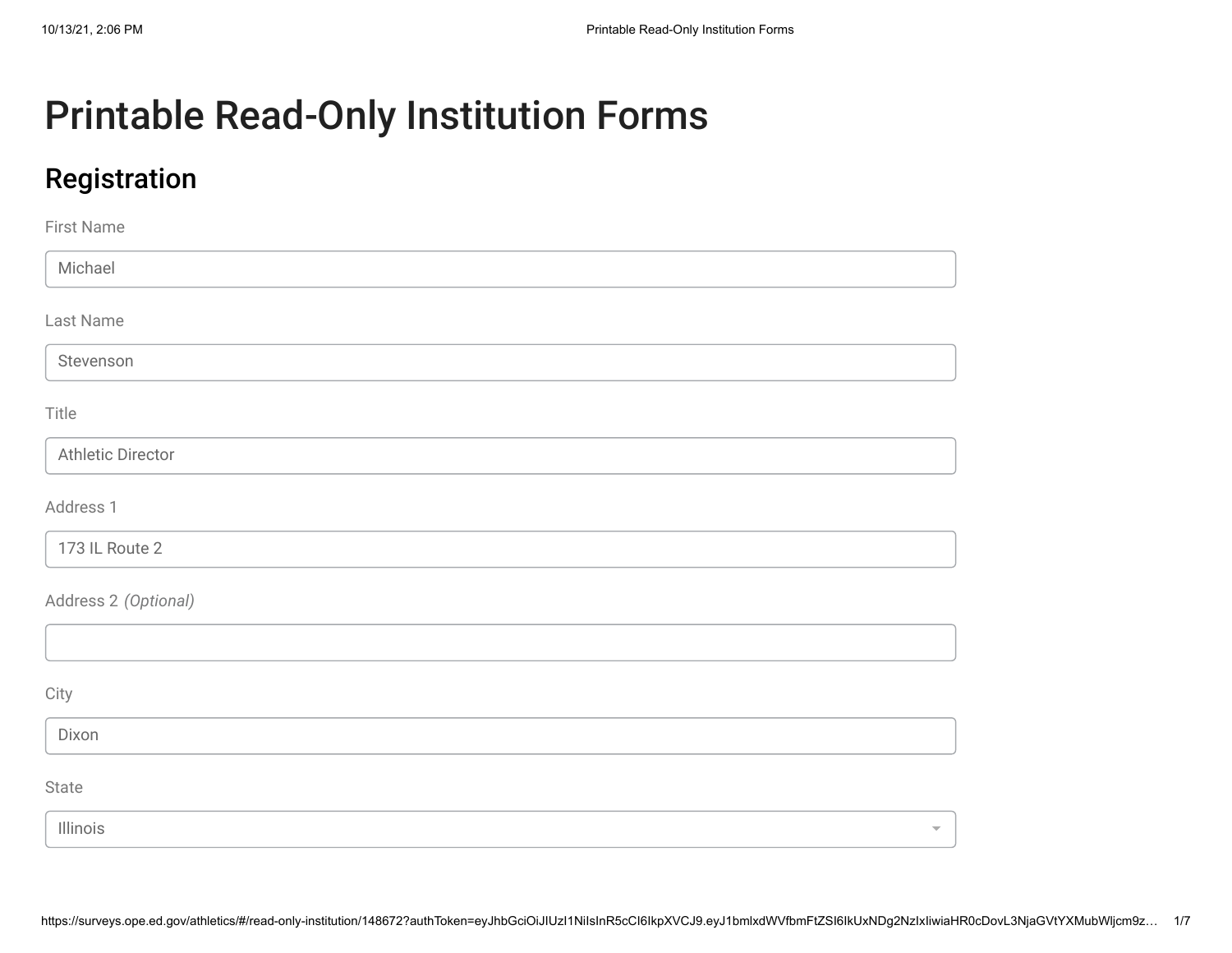ZIP Code

61021

Phone

8158356467

Extension *(Optional)*

Fax *(Optional)*

8153806982

E-mail Address

michael.p.stevenson@svcc.edu

Comment

*\* Please use this box if you would like to provide additional contact information such as a cell phone number or the best time to reach you if there are questions about your survey. Also, if the person listed above is not the person who enters the data, please provide the name and contact information for the person who enters the data. This information is for the survey help desk staff only. It will not be seen by the public.*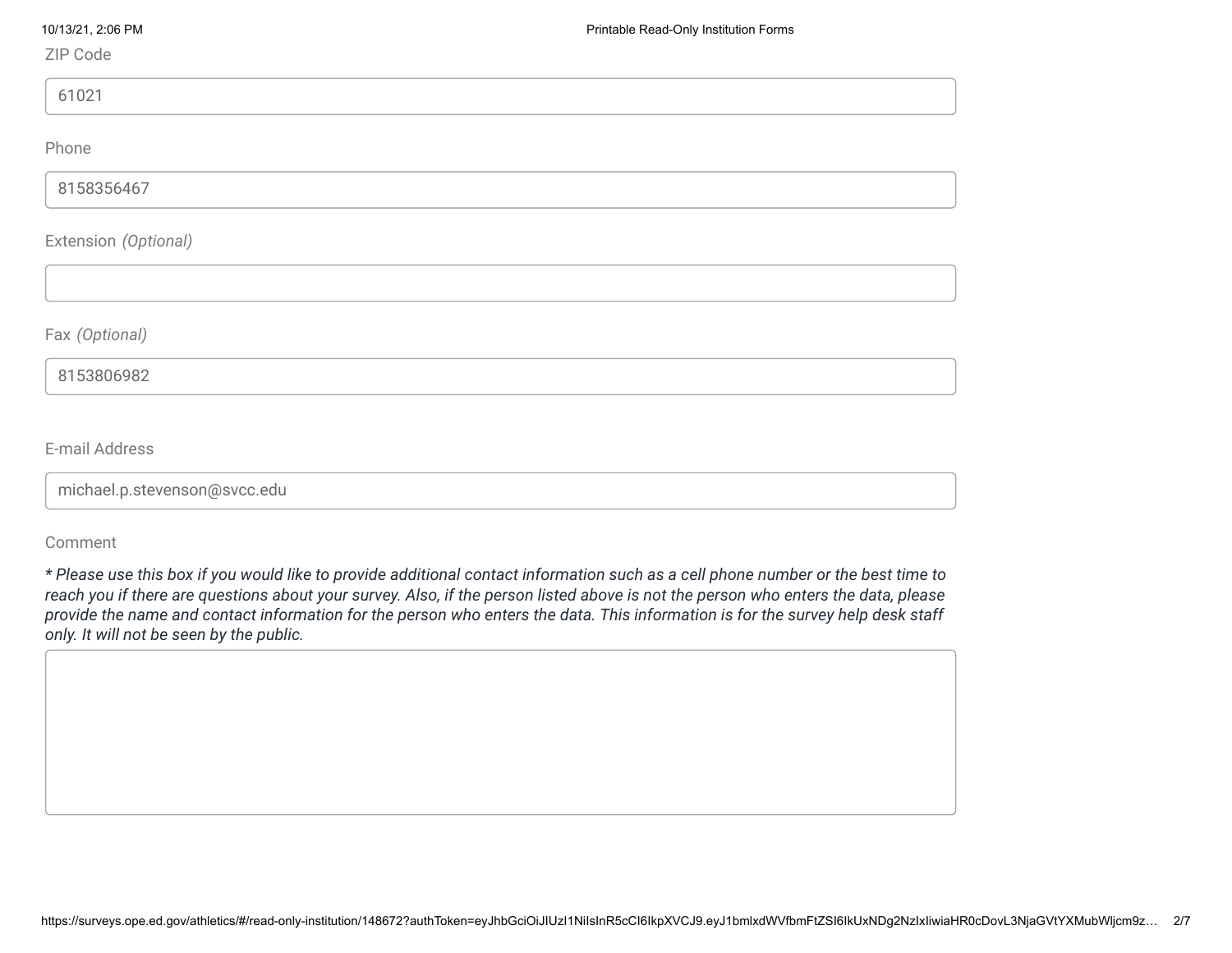## General Information

#### Institution Name : Sauk Valley Community College

Address 1

173 Illinois Rt 2

#### Address 2 *(Optional)*

| City             | State    | ZIP Code                               |  |
|------------------|----------|----------------------------------------|--|
| Dixon            | Illinois | 61021-9112<br>$\overline{\phantom{a}}$ |  |
| Phone            |          | Extension (Optional)                   |  |
| $(815)$ 288-5511 |          |                                        |  |

Institution Name Alias *(Optional)*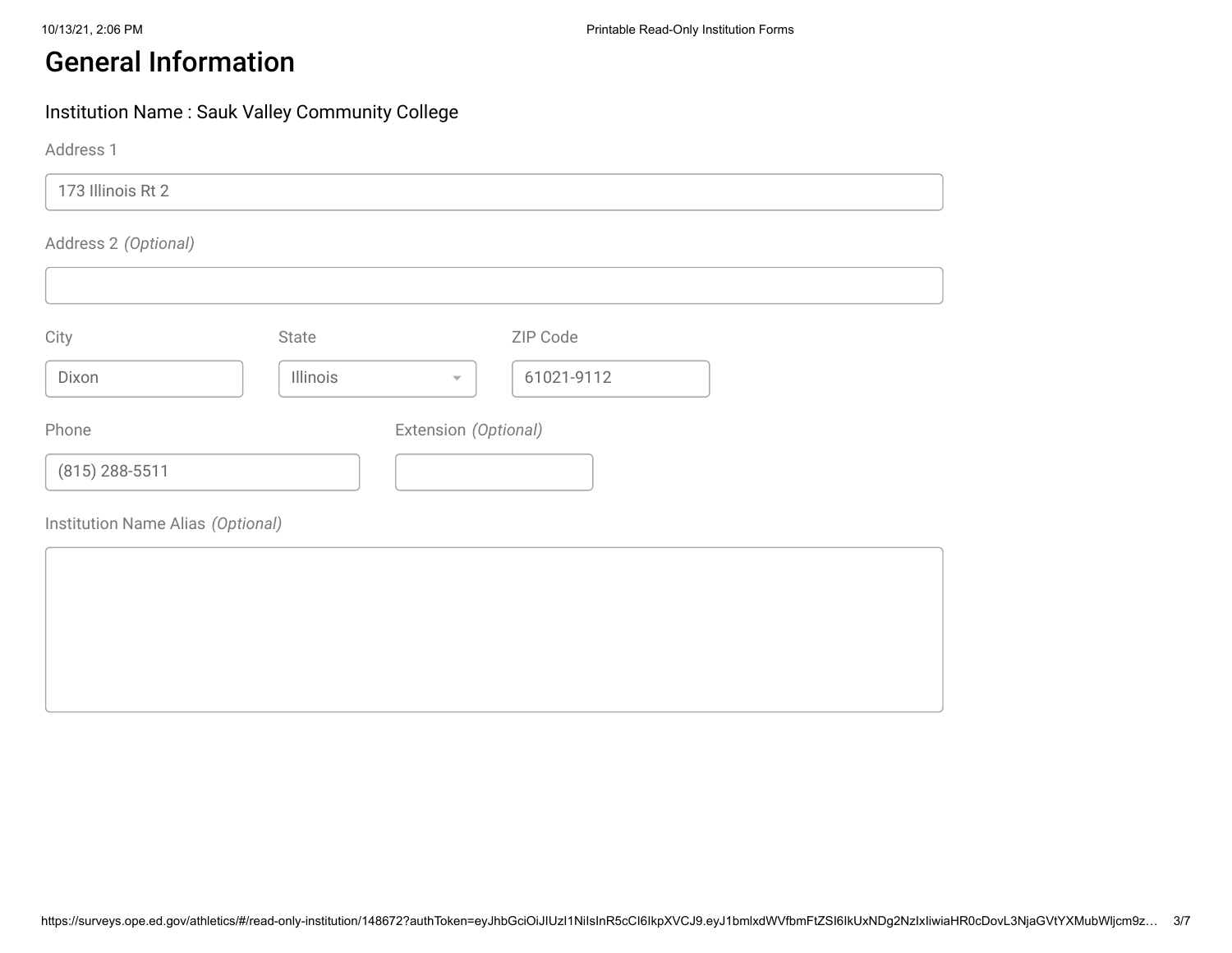## Athletic Department

Athletic Director Name

MIchael Stevenson

Address 1

#### 173 ILLINOIS RT 2

#### Address 2 *(Optional)*

| City               | State    |                          | ZIP Code |  |
|--------------------|----------|--------------------------|----------|--|
| <b>DIXON</b>       | Illinois | $\overline{\phantom{m}}$ | 61021    |  |
| Phone              |          | Extension (Optional)     |          |  |
| $(815) 835 - 6467$ |          |                          |          |  |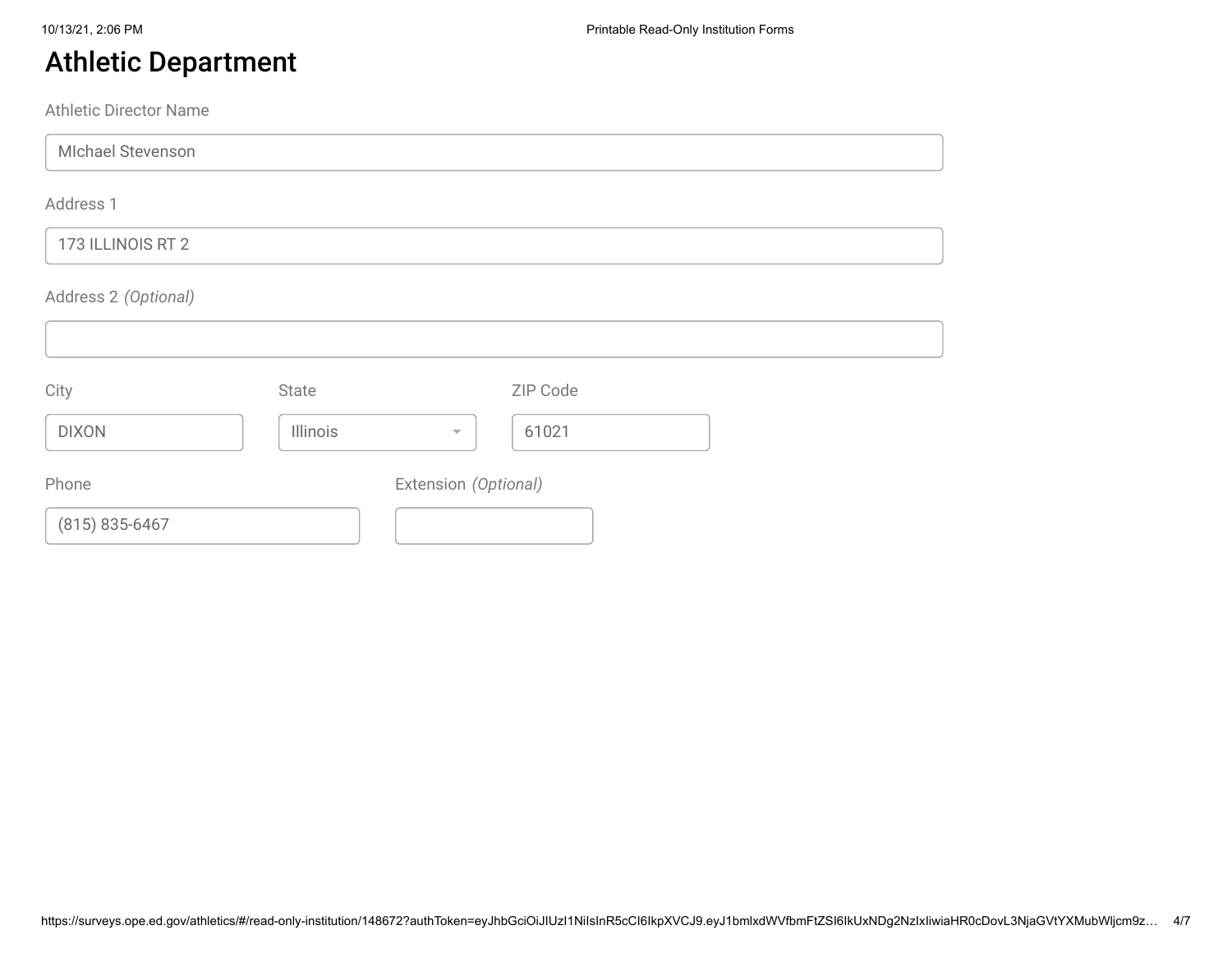## Chief Administrative Officer

| Admin Name                |                      | Title     |                  |
|---------------------------|----------------------|-----------|------------------|
| Dr. David M. Hellmich     |                      | President |                  |
| Admin Email               |                      |           |                  |
| david.m.hellmich@svcc.edu |                      |           |                  |
| Phone                     | Extension (Optional) |           | Fax (Optional)   |
| $(815) 835 - 6300$        |                      |           | $(815)$ 288-5958 |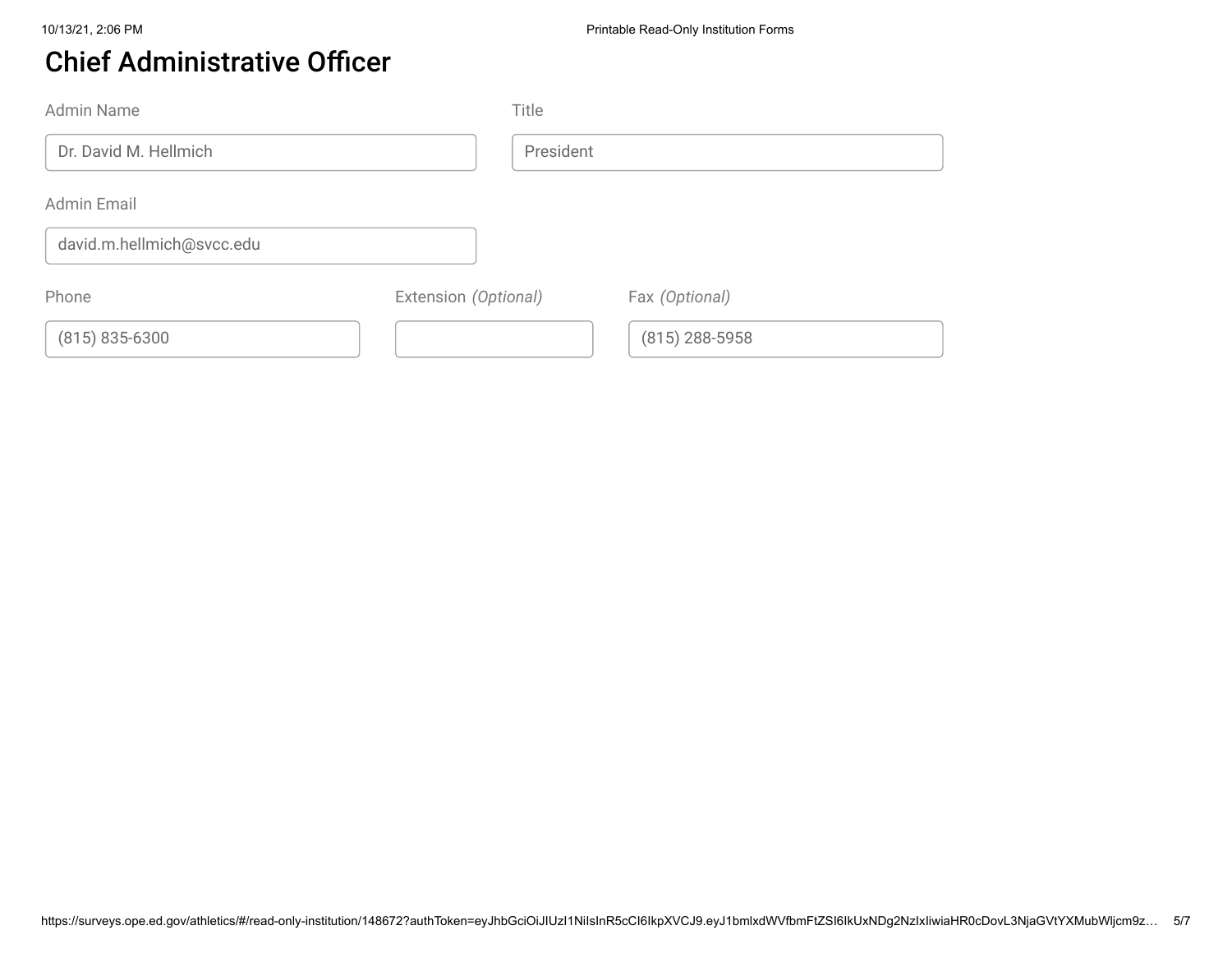#### EADA General

#### **Designated Reporting Year**

*\*Note: The reporting period must be 12 months. The dates for the reporting year should be consistent from year to year.*

| Begins:              | Ends:         |
|----------------------|---------------|
| 07/01<br>2020<br>. . | 06/30<br>2021 |
| ------               |               |

#### **Number of Full-time Undergraduates by Gender**

The numbers below were reported on your institution's 2020-21 IPEDS Survey and should not be changed unless they were reported incorrectly to IPEDS. The numbers indicate the full-time certificate or degree-seeking total. If the numbers are incorrect, please call the EADA Help Desk.

|                                 | <b>Number</b> | <b>Percent</b> |
|---------------------------------|---------------|----------------|
| Male full-time undergraduates   | 235           | 36%            |
| Female full-time undergraduates | 405           | 64%            |
| Total full-time undergraduates  | 640           | 100%           |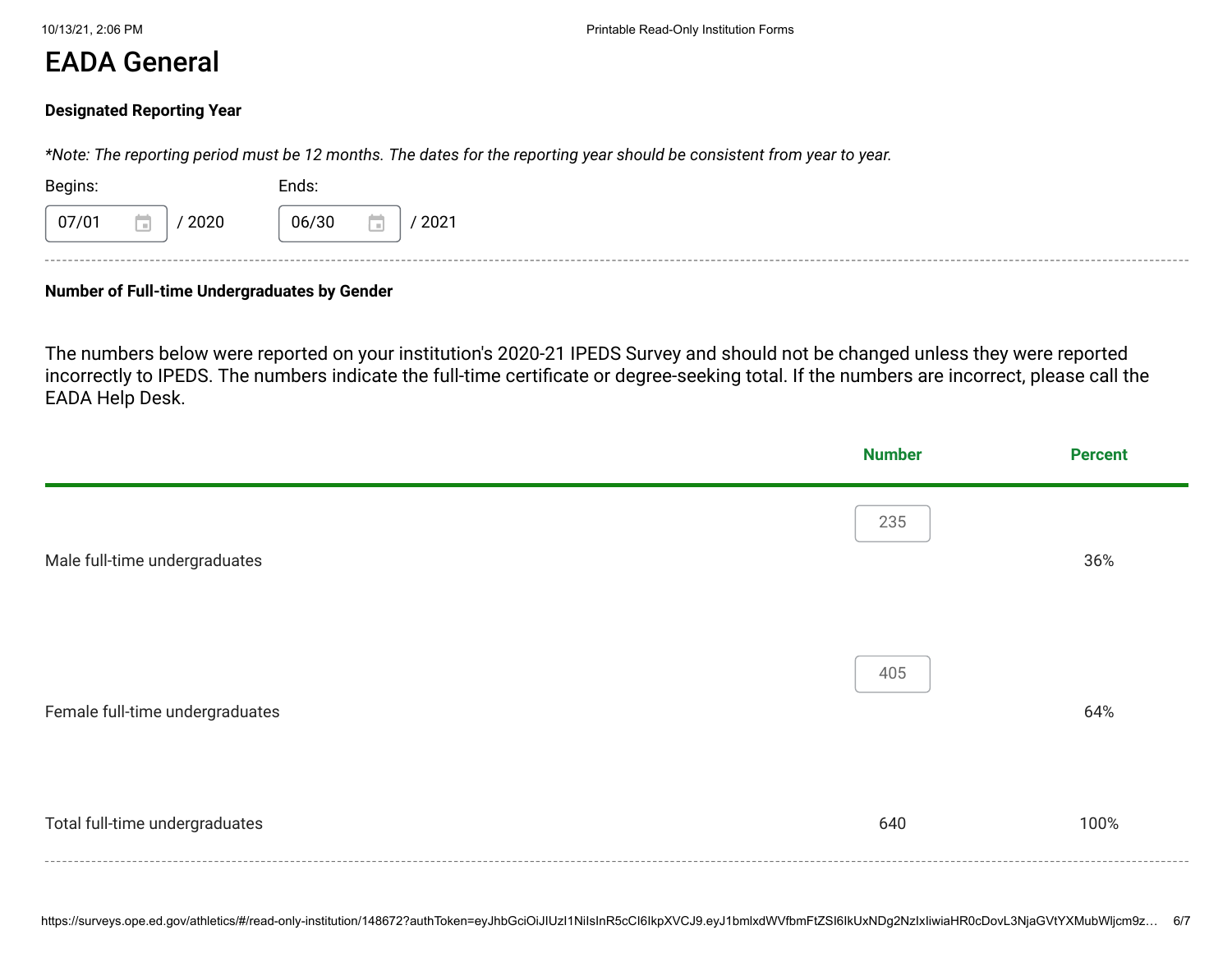10/13/21, 2:06 PM Printable Read-Only Institution Forms

#### **Athletic Sanctioning Body for the Designated Reporting Year (select one):**

| ◯ NCAA Division I-FBS                | <b>NAIA Division I</b>   | $\bigcirc$ CCCAA       |
|--------------------------------------|--------------------------|------------------------|
| ◯ NCAA Division I-FCS                | ◯ NAIA Division II       | $\bigcirc$ NWAC        |
| OthNOAC Division I without football  | ◯ NJCAA Division I       | $\bigcirc$ USCAA       |
| ◯ NCAA Division II with football     | <b>NJCAA Division II</b> | $\bigcirc$ Independent |
| ◯ NCAA Division II without football  | ◯ NJCAA Division III     | $\bigcirc$ Other       |
| ◯ NCAA Division III with football    | ◯ NCCAA Division I       |                        |
| ◯ NCAA Division III without football | <b>NCCAA Division II</b> |                        |

## Update Status

Date Completed: Not Updated Not Updated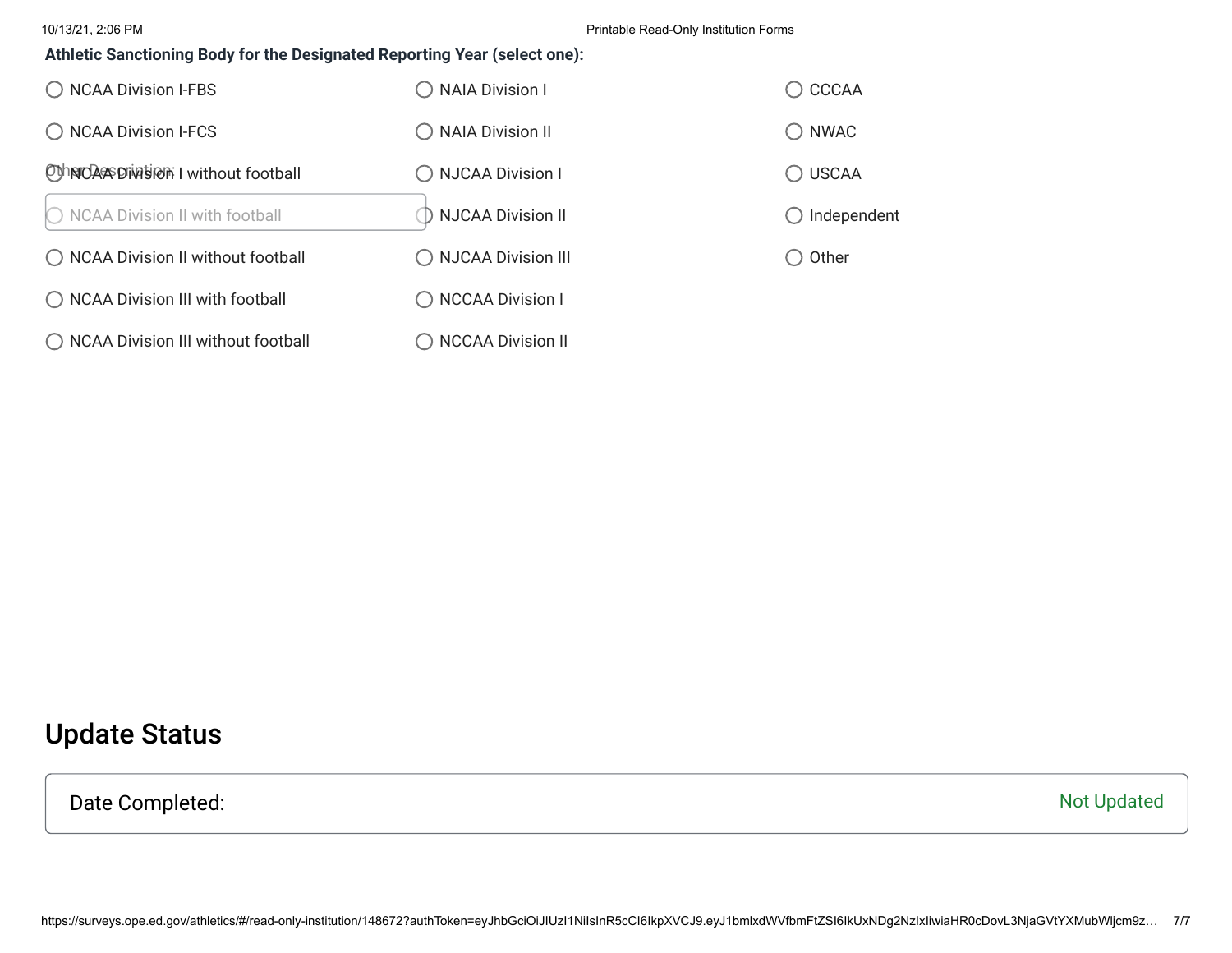# 2021 EADA Survey

Institution: (148672) User ID: E1486721

## Screening Questions

Please answer these questions carefully as your responses will determine which subsequent data entry screens are appropriate for your institution.

| 1. How will you report Operating (Game-day) Expenses? |                                                                 |  |  |  |  |  |  |
|-------------------------------------------------------|-----------------------------------------------------------------|--|--|--|--|--|--|
| $\odot$                                               | $\bigcirc$<br>By Team<br>Per Participant                        |  |  |  |  |  |  |
|                                                       | 2. Select the type of varsity sports teams at your institution. |  |  |  |  |  |  |
| $\blacktriangledown$                                  | Men's Teams                                                     |  |  |  |  |  |  |
| $\blacktriangledown$                                  | <b>Women's Teams</b>                                            |  |  |  |  |  |  |
|                                                       | Coed Teams                                                      |  |  |  |  |  |  |
| 3. Do any of your teams have assistant coaches?       |                                                                 |  |  |  |  |  |  |
| $\odot$                                               | Yes                                                             |  |  |  |  |  |  |
|                                                       | $\checkmark$<br>Men's Teams                                     |  |  |  |  |  |  |

#### $\blacktriangledown$ Women's Teams

#### Coed Teams $\Box$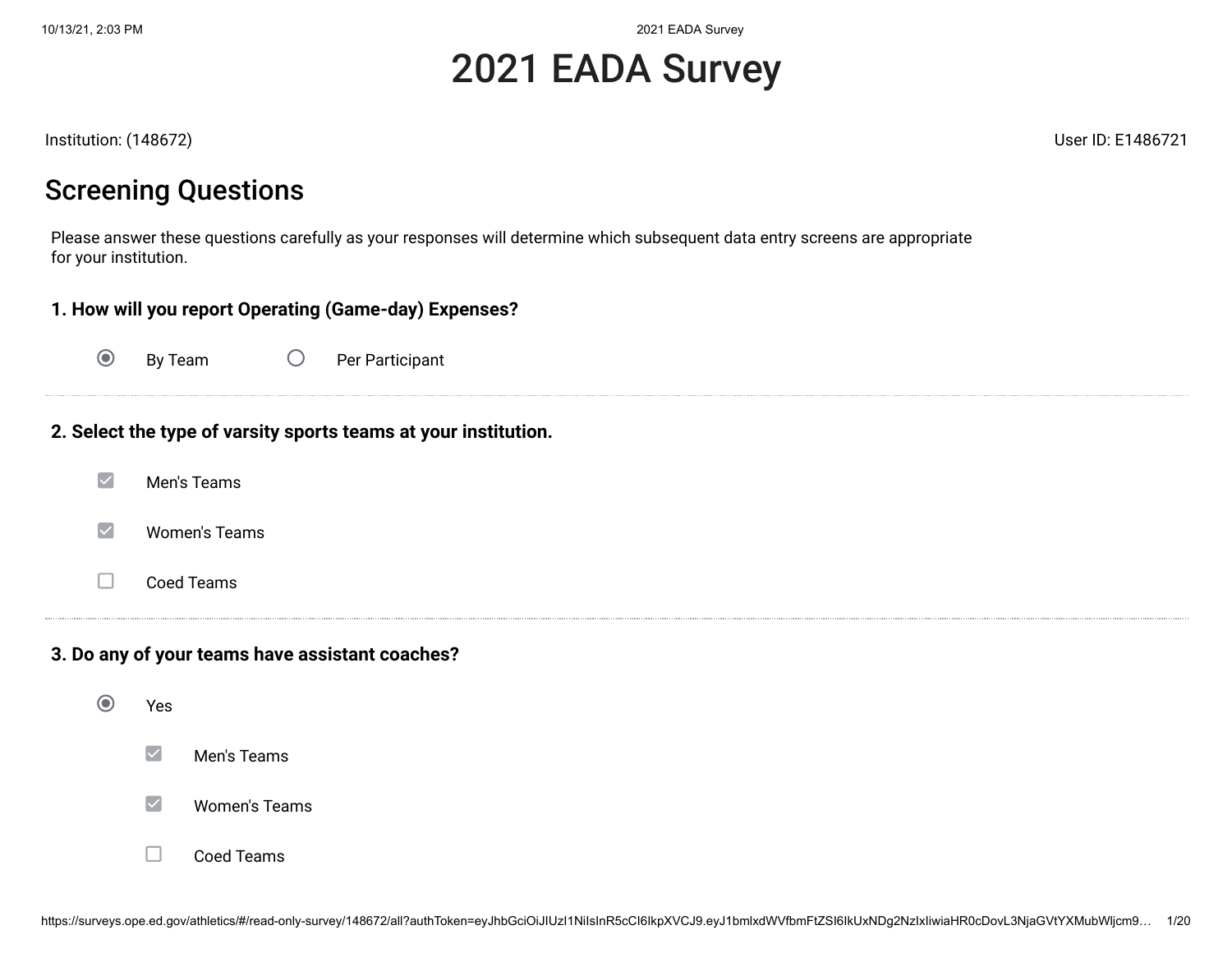|  | 10/13/21, 2:03 PM |  |
|--|-------------------|--|
|  |                   |  |

No

If you save the data on this screen, then return to the screen to make changes, note the following:

- 1) If you select an additional type of team remember to include associated data for that type of team on subsequent screens;
- 2) If you delete a type of team but have already entered associated data on other screens, all associated data for that type of team will be deleted from subsequent screens. However, because the survey system has to recalculate the totals, you must re-save every screen.

#### Sports Selection - Men's and Women's Teams

Select the varsity sports teams at your institution.

| <b>Sport</b>            | Men's                | <b>Women's</b> | <b>Sport</b> | Men's  | <b>Women's</b> |
|-------------------------|----------------------|----------------|--------------|--------|----------------|
| Archery                 |                      | $\Box$         | Badminton    | $\Box$ | $\Box$         |
| Baseball                | $\blacktriangledown$ |                | Basketball   | $\Box$ | $\Box$         |
| <b>Beach Volleyball</b> | ∟                    | □              | Bowling      | $\Box$ | $\Box$         |
| <b>Cross Country</b>    | $\mathbb{R}^n$       | $\Box$         | Diving       | $\Box$ | $\Box$         |
| Equestrian              | $\Box$               | $\Box$         | Fencing      | $\Box$ | $\Box$         |
| Field Hockey            |                      | ⊐              | Football     | $\Box$ |                |
| Golf                    | $\blacktriangledown$ | $\Box$         | Gymnastics   | $\Box$ | $\Box$         |
| Ice Hockey              | ∟                    | $\Box$         | Lacrosse     | $\Box$ | $\Box$         |
| Rifle                   |                      |                | Rodeo        | ⊏      |                |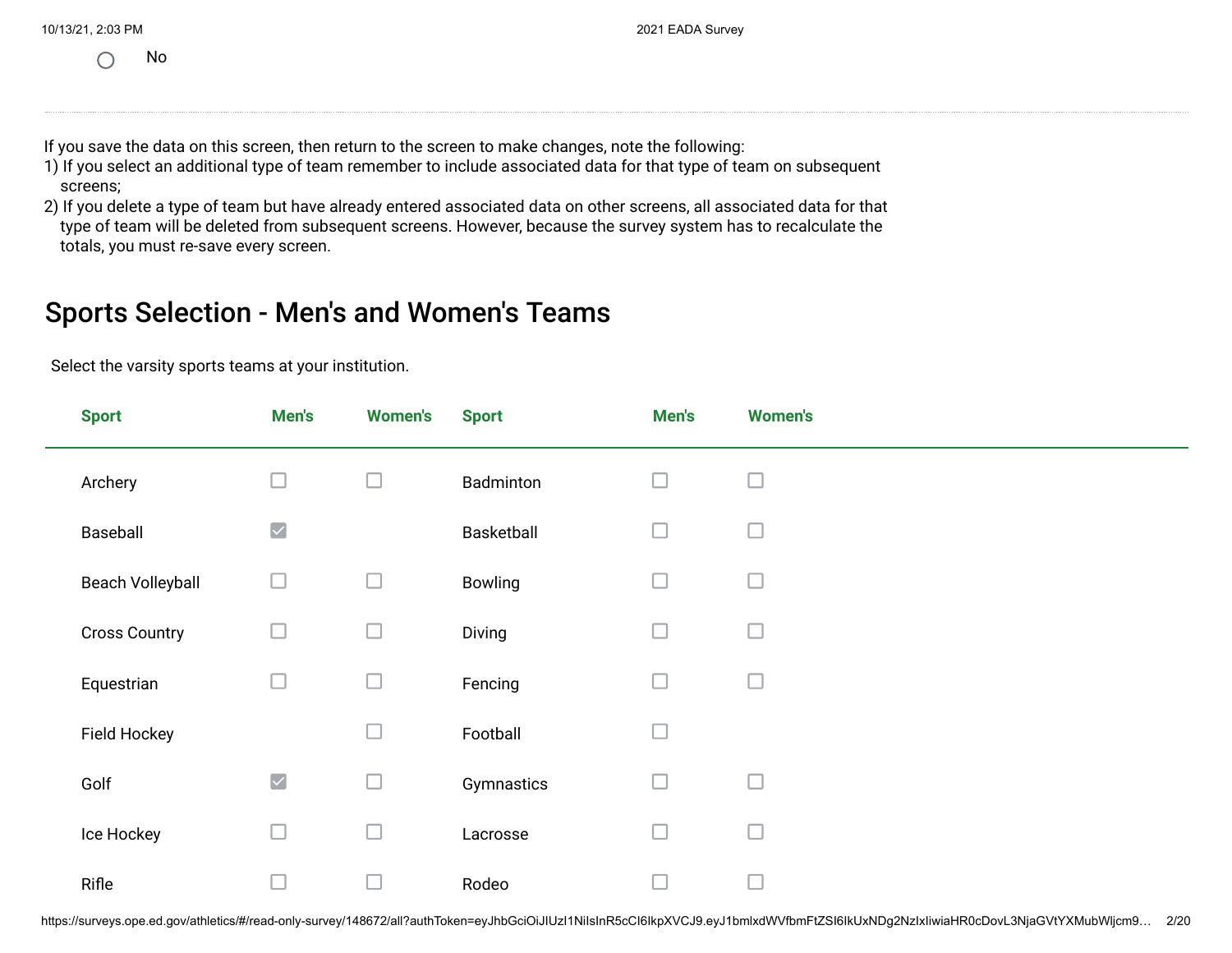| Rowing                                                    |                      | Sailing                                                   |                      |                         |
|-----------------------------------------------------------|----------------------|-----------------------------------------------------------|----------------------|-------------------------|
| <b>Skiing</b>                                             |                      | Soccer                                                    |                      |                         |
| Softball                                                  | $\blacktriangledown$ | Squash                                                    |                      |                         |
| Swimming                                                  |                      | Swimming and Diving<br>(combined)                         |                      |                         |
| Synchronized Swimming                                     |                      | <b>Table Tennis</b>                                       |                      |                         |
| <b>Team Handball</b>                                      |                      | <b>Tennis</b>                                             | $\blacktriangledown$ | $\overline{\checkmark}$ |
| Track and Field (Indoor)                                  |                      | <b>Track and Field</b><br>(Outdoor)                       |                      | $\blacktriangledown$    |
| Track and Field and<br><b>Cross Country</b><br>(combined) |                      | Volleyball                                                |                      | $\blacktriangledown$    |
| <b>Water Polo</b>                                         |                      | <b>Weight Lifting</b>                                     |                      |                         |
| Wrestling                                                 |                      | Other Sports (Specify<br>sports in the caveat<br>$box.)*$ |                      |                         |

#### **Caveat:**

The caveat on this screen is for internal use and does not appear on the EADA Dissemination Website (public site). If you want information to appear on the public site, enter it on the Athletic Participation screen.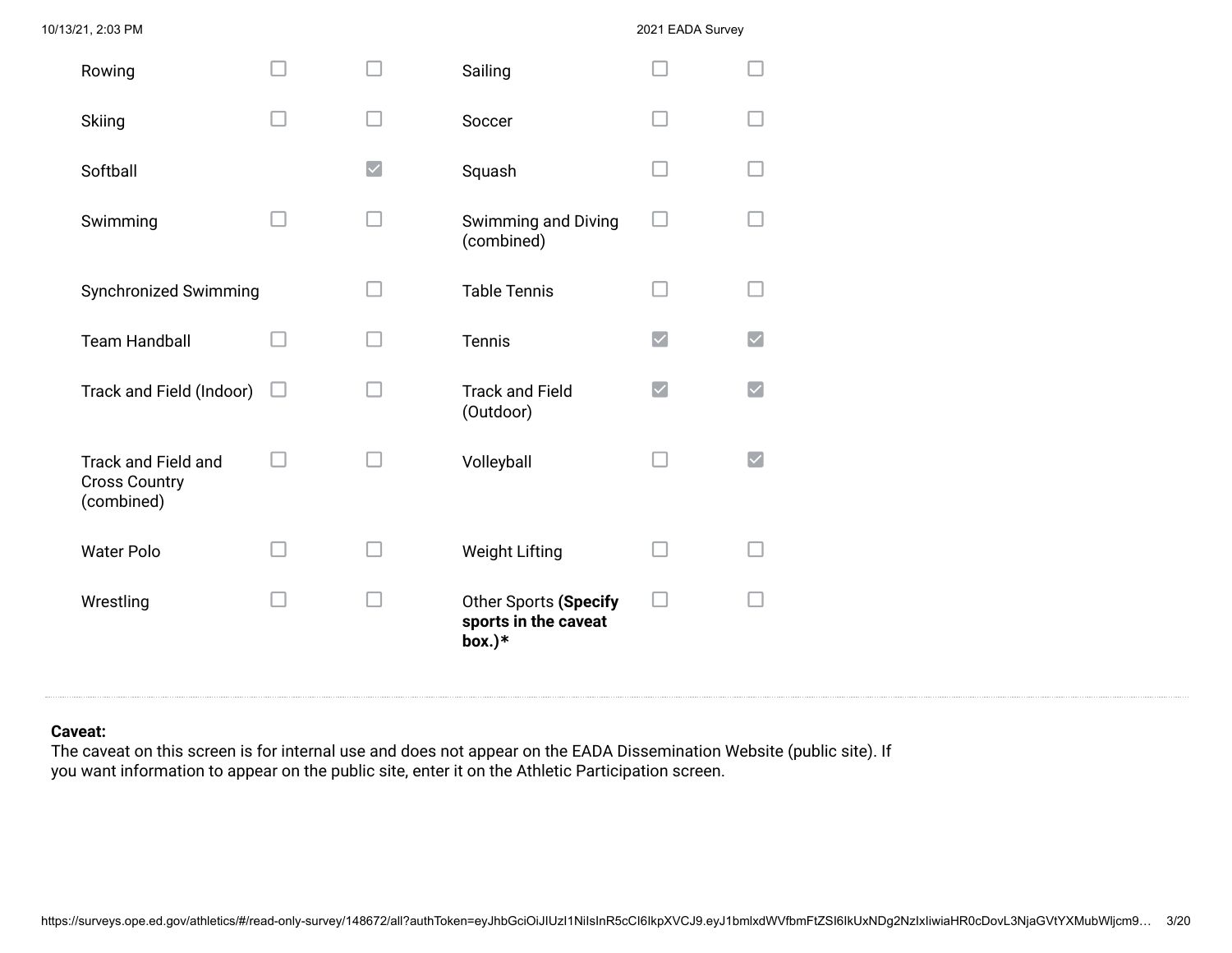No seasons for Men's & Women's Basketball and Men's & Women's Cross Country due to Covid 19.

**\*** If you indicated in the caveat box that your other sports are Dancing and/or Cheerleading, please specify in the caveat box that these are competitive varsity teams (i.e., not pep squads).

If you save the data on this screen, then return to the screen to make changes, note the following:

1) If you select an additional team remember to include associated data for that sport on subsequent screens;

2) If you delete a sport but have already entered associated data on other screens, all associated data for that sport will be deleted from subsequent screens. However, because the survey system has to recalculate the totals, you must re-save every screen.

## Athletics Participation - Men's and Women's Teams

Enter the number of participants as of the day of the first scheduled contest.

| <b>Varsity Teams</b> | <b>Men's Teams</b> | <b>Women's Teams</b> |
|----------------------|--------------------|----------------------|
| Baseball             | 25                 |                      |
| Golf                 | 5                  |                      |
| Softball             |                    | 14 <sub>1</sub>      |
| Tennis               | $\overline{7}$     | $6\phantom{1}6$      |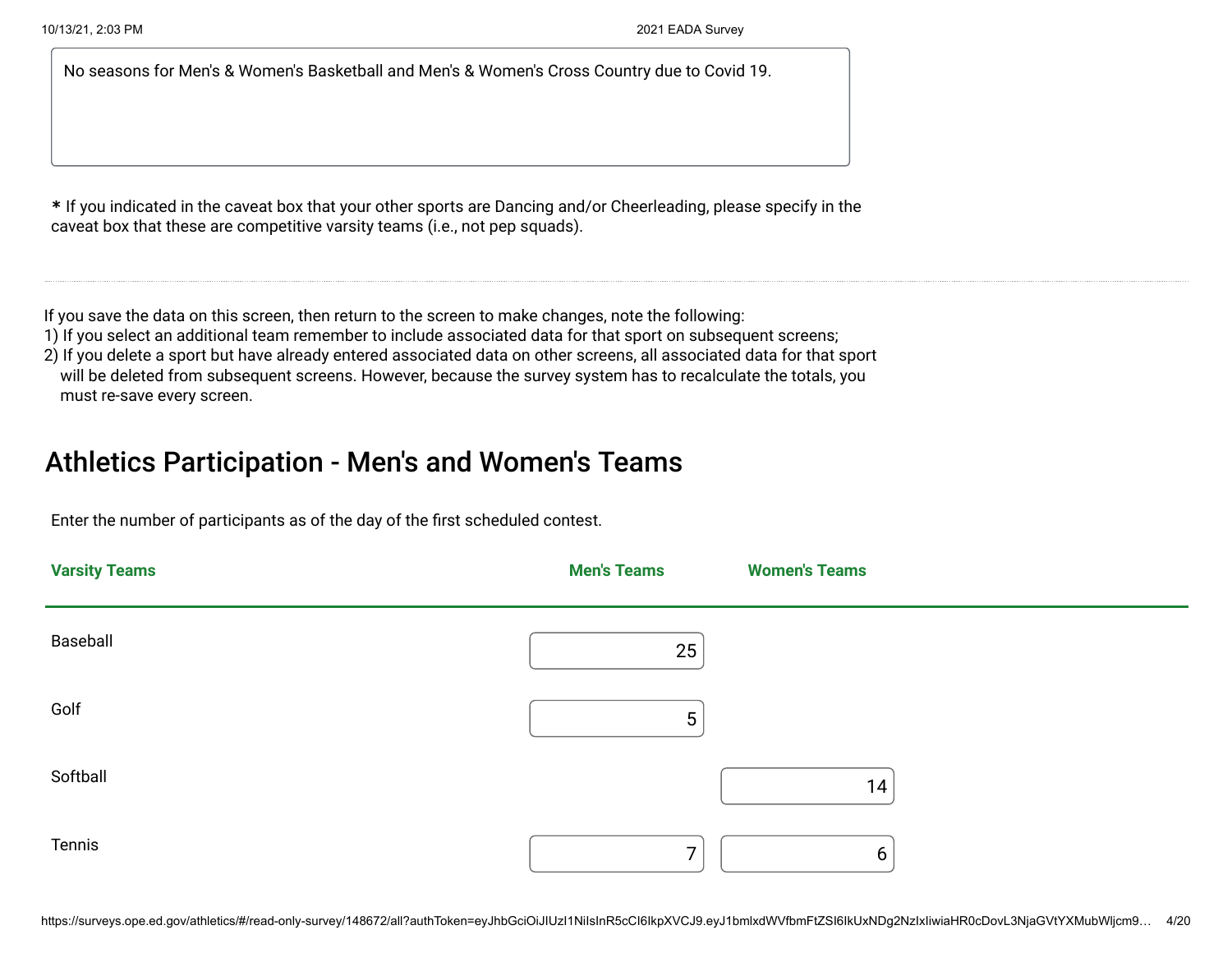| 10/13/21, 2:03 PM                                                                                                                                                          | 2021 EADA Survey |
|----------------------------------------------------------------------------------------------------------------------------------------------------------------------------|------------------|
| Track and Field (Outdoor)                                                                                                                                                  | 8                |
| Volleyball                                                                                                                                                                 | g                |
| <b>Total Participants Men's and Women's Teams</b>                                                                                                                          | 45<br>36         |
| <b>Unduplicated Count of Participants</b><br>(This is a head count. If an individual participates on more than<br>one team, count that individual only once on this line.) | 44<br>35         |

#### CAVEAT

(For each men's or women's team that includes opposite sex participants, specify the number of male and the number of female students on that team in this caveat box. This does not apply for coed teams. Additionally, provide any other clarifying information here.)

| Men's & Women's Basketball and Men's & Women's Cross Country were cancelled for 2020-21 due to Covid   |
|--------------------------------------------------------------------------------------------------------|
| 19. Therefore, there was no first date of competition and no eligibility was filed for those 4 sports. |
|                                                                                                        |

If you save the data on this screen, then return to the screen to make changes, please note you must re-save every screen because the survey system has to recalculate the totals.

### Head Coaches - Men's Teams

For each men's team, indicate whether the head coach is male or female, was assigned to the team on a full-time or part-time basis, and whether the coach was employed by the institution on a full-time basis or on a part-time or volunteer basis, by entering a 1 in the appropriate field. The Swimming and Diving (combined) fields allow up to 2 head coaches. The Track and Field and Cross Country (combined) fields allow up to 3.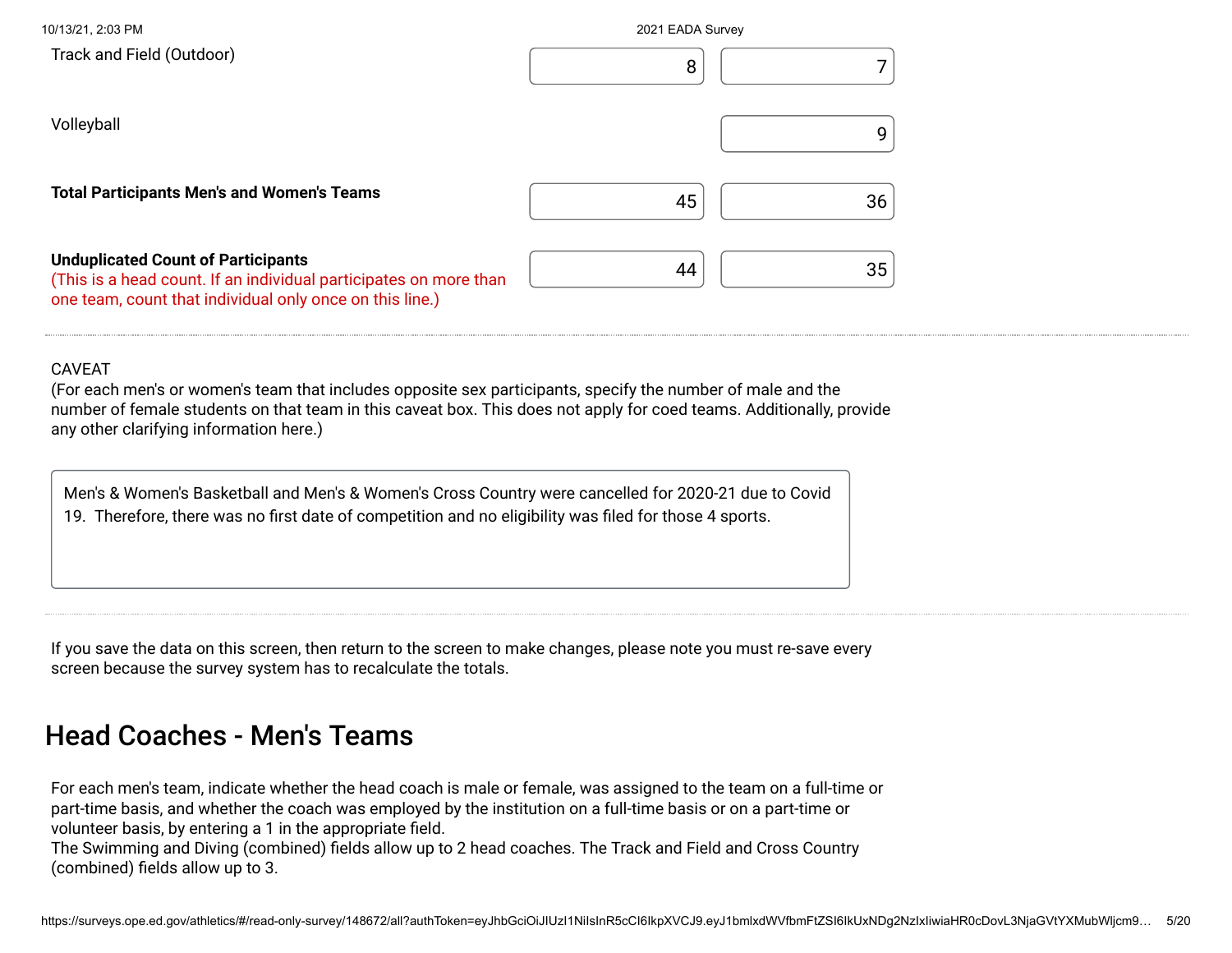|                                     |                                                                 | <b>Male Head Coaches</b>                                 |                                             |                                                         |                                                                 | <b>Female Head Coaches</b>                                          |                                             |                                                         |                              |
|-------------------------------------|-----------------------------------------------------------------|----------------------------------------------------------|---------------------------------------------|---------------------------------------------------------|-----------------------------------------------------------------|---------------------------------------------------------------------|---------------------------------------------|---------------------------------------------------------|------------------------------|
| <b>Varsity Teams</b>                | Assigned<br>to Team on<br>a<br><b>Full-Time</b><br><b>Basis</b> | Assigned<br>to Team on<br>a<br>Part-Time<br><b>Basis</b> | <b>Full-Time</b><br>Institution<br>Employee | Part-Time<br>Institution<br>Employee<br>or<br>Volunteer | Assigned<br>to Team on<br>a<br><b>Full-Time</b><br><b>Basis</b> | Assigned<br>to Team on<br>$\mathsf{a}$<br>Part-Time<br><b>Basis</b> | <b>Full-Time</b><br>Institution<br>Employee | Part-Time<br>Institution<br>Employee<br>or<br>Volunteer | <b>Total Head</b><br>Coaches |
| Baseball                            |                                                                 | 1                                                        |                                             | 1                                                       |                                                                 |                                                                     |                                             |                                                         | 1                            |
| Golf                                |                                                                 | $\mathbf{1}$                                             |                                             | $\mathbf{1}$                                            |                                                                 |                                                                     |                                             |                                                         | $\mathbf{1}$                 |
| Tennis                              |                                                                 |                                                          |                                             |                                                         |                                                                 | 1                                                                   |                                             | 1                                                       | 1.                           |
| <b>Track and Field</b><br>(Outdoor) |                                                                 | 1                                                        |                                             | $\mathbf{1}$                                            |                                                                 |                                                                     |                                             |                                                         | $\mathbf{1}$                 |
| Coaching<br><b>Position Totals</b>  | $\pmb{0}$                                                       | $\sqrt{3}$                                               | $\pmb{0}$                                   | $\mathbf{3}$                                            | $\pmb{0}$                                                       | $\mathbf{1}$                                                        | $\pmb{0}$                                   | $\mathbf{1}$                                            | 4                            |
| <b>CAVEAT</b>                       |                                                                 |                                                          |                                             |                                                         |                                                                 |                                                                     |                                             |                                                         |                              |
|                                     |                                                                 |                                                          |                                             |                                                         |                                                                 |                                                                     |                                             |                                                         |                              |
|                                     |                                                                 |                                                          |                                             |                                                         |                                                                 |                                                                     |                                             |                                                         |                              |

## Head Coaches - Women's Teams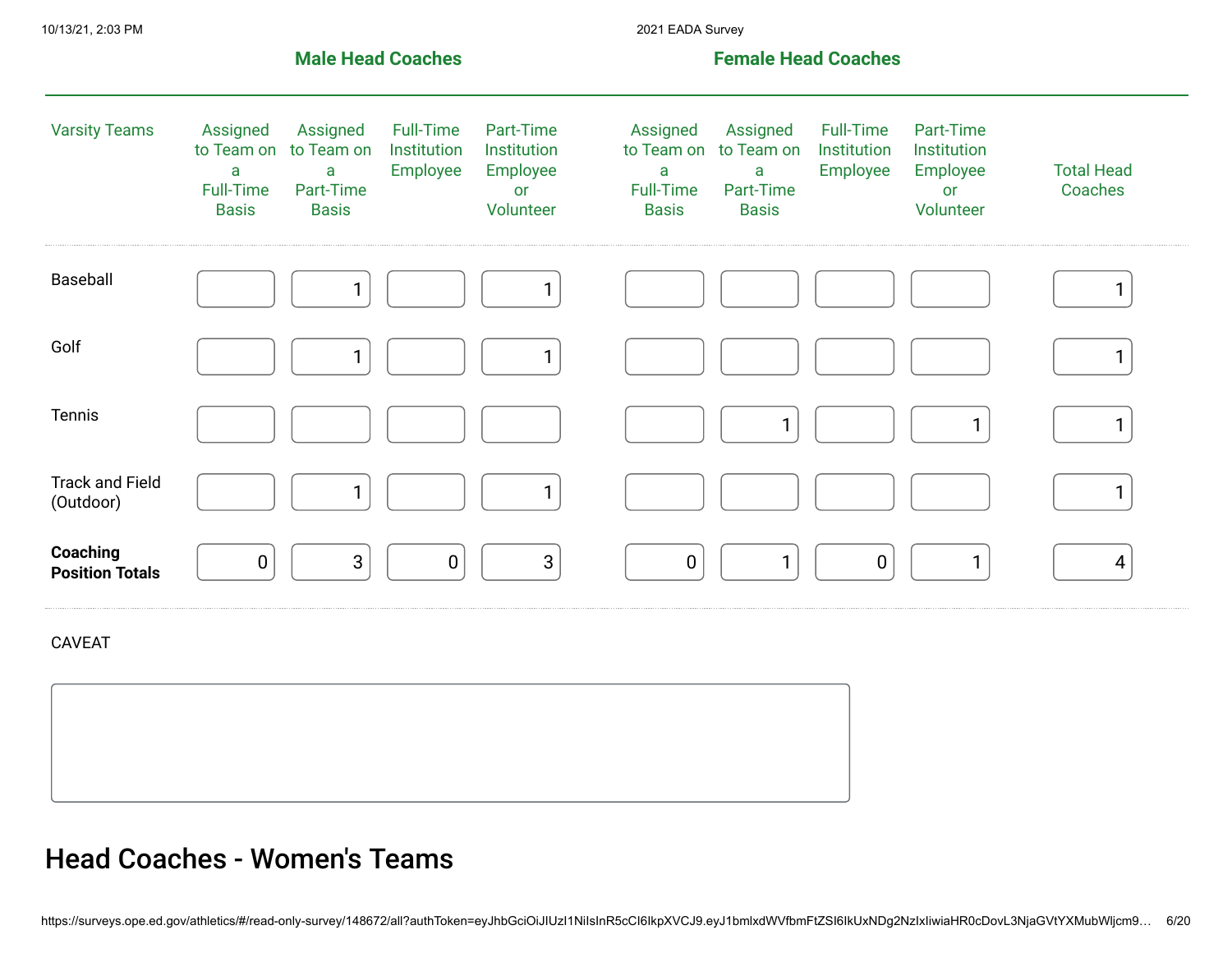For each women's team, indicate whether the head coach is male or female, was assigned to the team on a full-time or part-time basis, and whether the coach was employed by the institution on a full-time basis or on a part-time or volunteer basis, by entering a 1 in the appropriate field.

The Swimming and Diving (combined) fields allow up to 2 head coaches. The Track and Field and Cross Country (combined) fields allow up to 3.

|                                     |                                                                 | <b>Male Head Coaches</b>                                 |                                             |                                                         |                                                                 | <b>Female Head Coaches</b>                               |                                             |                                                         |                              |
|-------------------------------------|-----------------------------------------------------------------|----------------------------------------------------------|---------------------------------------------|---------------------------------------------------------|-----------------------------------------------------------------|----------------------------------------------------------|---------------------------------------------|---------------------------------------------------------|------------------------------|
| <b>Varsity Teams</b>                | Assigned<br>to Team on<br>a<br><b>Full-Time</b><br><b>Basis</b> | Assigned<br>to Team on<br>a<br>Part-Time<br><b>Basis</b> | <b>Full-Time</b><br>Institution<br>Employee | Part-Time<br>Institution<br>Employee<br>or<br>Volunteer | Assigned<br>to Team on<br>a<br><b>Full-Time</b><br><b>Basis</b> | Assigned<br>to Team on<br>a<br>Part-Time<br><b>Basis</b> | <b>Full-Time</b><br>Institution<br>Employee | Part-Time<br>Institution<br>Employee<br>or<br>Volunteer | <b>Total Head</b><br>Coaches |
| Softball                            |                                                                 |                                                          |                                             |                                                         |                                                                 | 1                                                        |                                             |                                                         | 1                            |
| Tennis                              |                                                                 |                                                          |                                             |                                                         |                                                                 | 1                                                        |                                             | 1                                                       | 1                            |
| <b>Track and Field</b><br>(Outdoor) |                                                                 | 1                                                        |                                             |                                                         |                                                                 |                                                          |                                             |                                                         | $\mathbf{1}$                 |
| Volleyball                          |                                                                 | 1                                                        |                                             |                                                         |                                                                 |                                                          |                                             |                                                         | 1                            |
| Coaching<br><b>Position Totals</b>  | $\pmb{0}$                                                       | $\overline{2}$                                           | $\mathbf 0$                                 | $\overline{2}$                                          | $\pmb{0}$                                                       | $\overline{2}$                                           | $\mathbf 0$                                 | $\overline{2}$                                          | $\overline{4}$               |

CAVEAT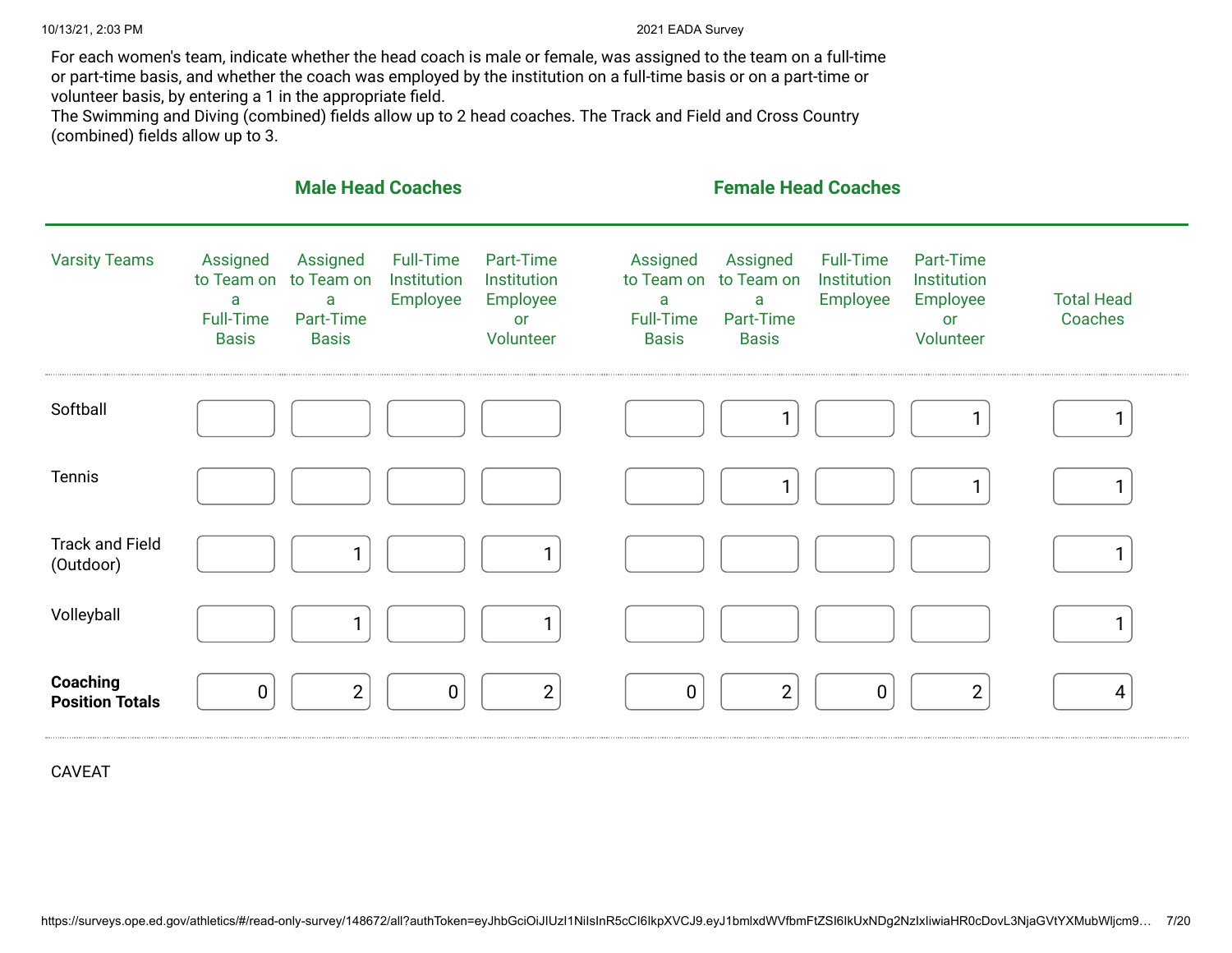## Head Coaches' Salaries - Men's and Women's Teams

Enter only salaries and bonuses that your institution pays head coaches as compensation for coaching. Do not include benefits on this screen.

Do not include volunteer coaches in calculating the average salary and the Full-Time Equivalent (FTE) Total. For help calculating the FTE total click on the Instructions link on this screen.



#### CAVEAT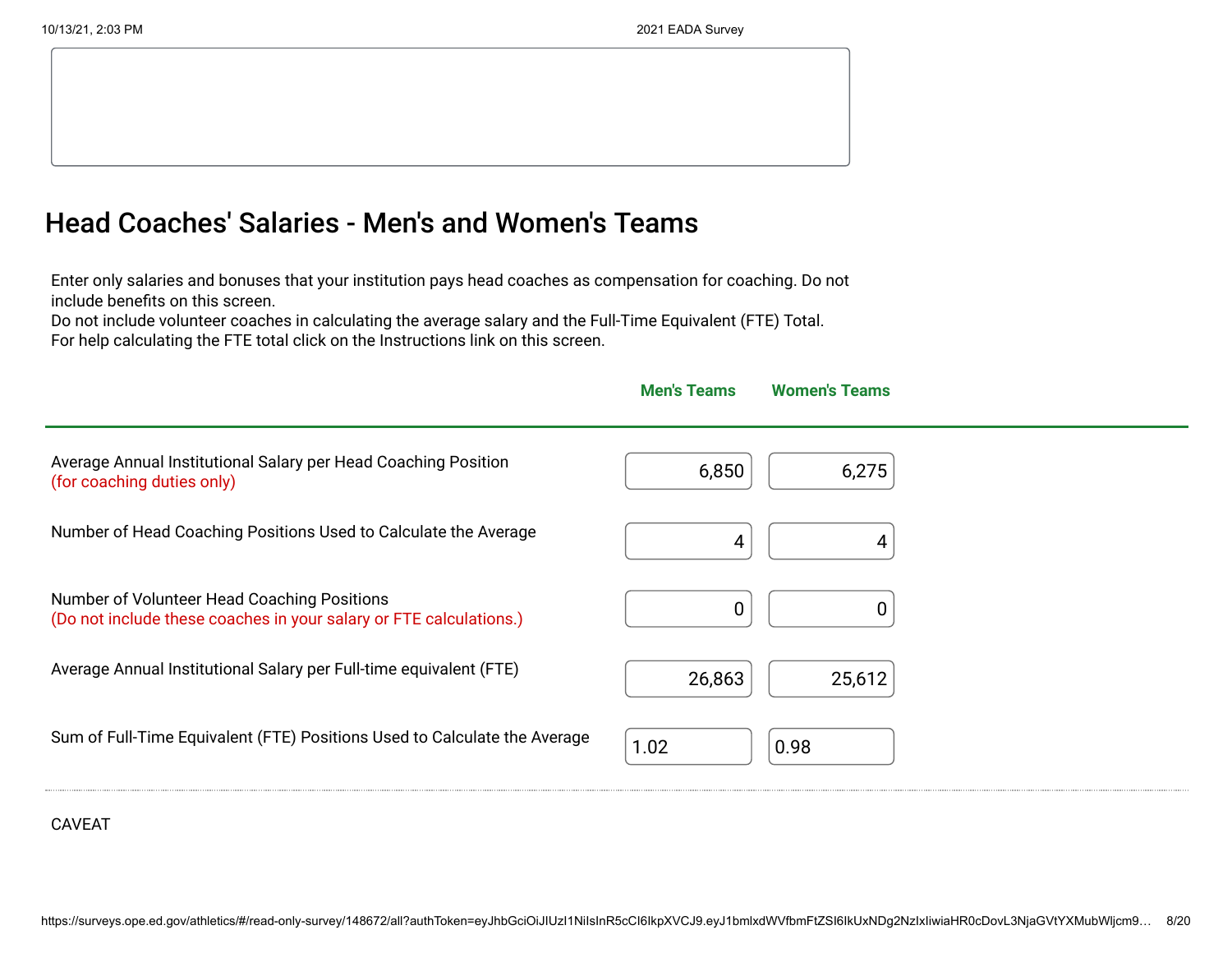## Assistant Coaches - Men's Teams

For each men's team, indicate whether the assistant coach is male or female, was assigned to the team on a full-time or part-time basis, and whether the coach was employed by the institution on a full-time basis or on a part-time or volunteer basis, by entering a 1 in the appropriate field.

|                                     |                                                   | <b>Male Assistant Coaches</b>                                       |                                      |                                                                |                                                   | <b>Female Assistant Coaches</b>                                     |                                             |                                                                |                                   |
|-------------------------------------|---------------------------------------------------|---------------------------------------------------------------------|--------------------------------------|----------------------------------------------------------------|---------------------------------------------------|---------------------------------------------------------------------|---------------------------------------------|----------------------------------------------------------------|-----------------------------------|
| <b>Varsity Teams</b>                | Assigned<br>a<br><b>Full-Time</b><br><b>Basis</b> | Assigned<br>to Team on to Team on<br>a<br>Part-Time<br><b>Basis</b> | Full-Time<br>Institution<br>Employee | Part-Time<br>Institution<br>Employee<br><b>or</b><br>Volunteer | Assigned<br>a<br><b>Full-Time</b><br><b>Basis</b> | Assigned<br>to Team on to Team on<br>a<br>Part-Time<br><b>Basis</b> | <b>Full-Time</b><br>Institution<br>Employee | Part-Time<br>Institution<br>Employee<br><b>or</b><br>Volunteer | <b>Total Assistant</b><br>Coaches |
| Baseball                            |                                                   |                                                                     |                                      |                                                                |                                                   |                                                                     |                                             |                                                                |                                   |
| Golf                                |                                                   |                                                                     |                                      | $\mathbf{1}$                                                   |                                                   |                                                                     |                                             |                                                                |                                   |
| Tennis                              |                                                   |                                                                     |                                      |                                                                |                                                   |                                                                     |                                             |                                                                | $\mathbf 0$                       |
| <b>Track and Field</b><br>(Outdoor) |                                                   |                                                                     |                                      |                                                                |                                                   | $\mathbf{1}$                                                        |                                             | 1                                                              | $\mathbf{2}$                      |
| Coaching<br><b>Position Totals</b>  | 0                                                 | $\sqrt{3}$                                                          | $\pmb{0}$                            | 3                                                              | $\mathbf 0$                                       | $\mathbf{1}$                                                        | $\boldsymbol{0}$                            | 1                                                              | 4                                 |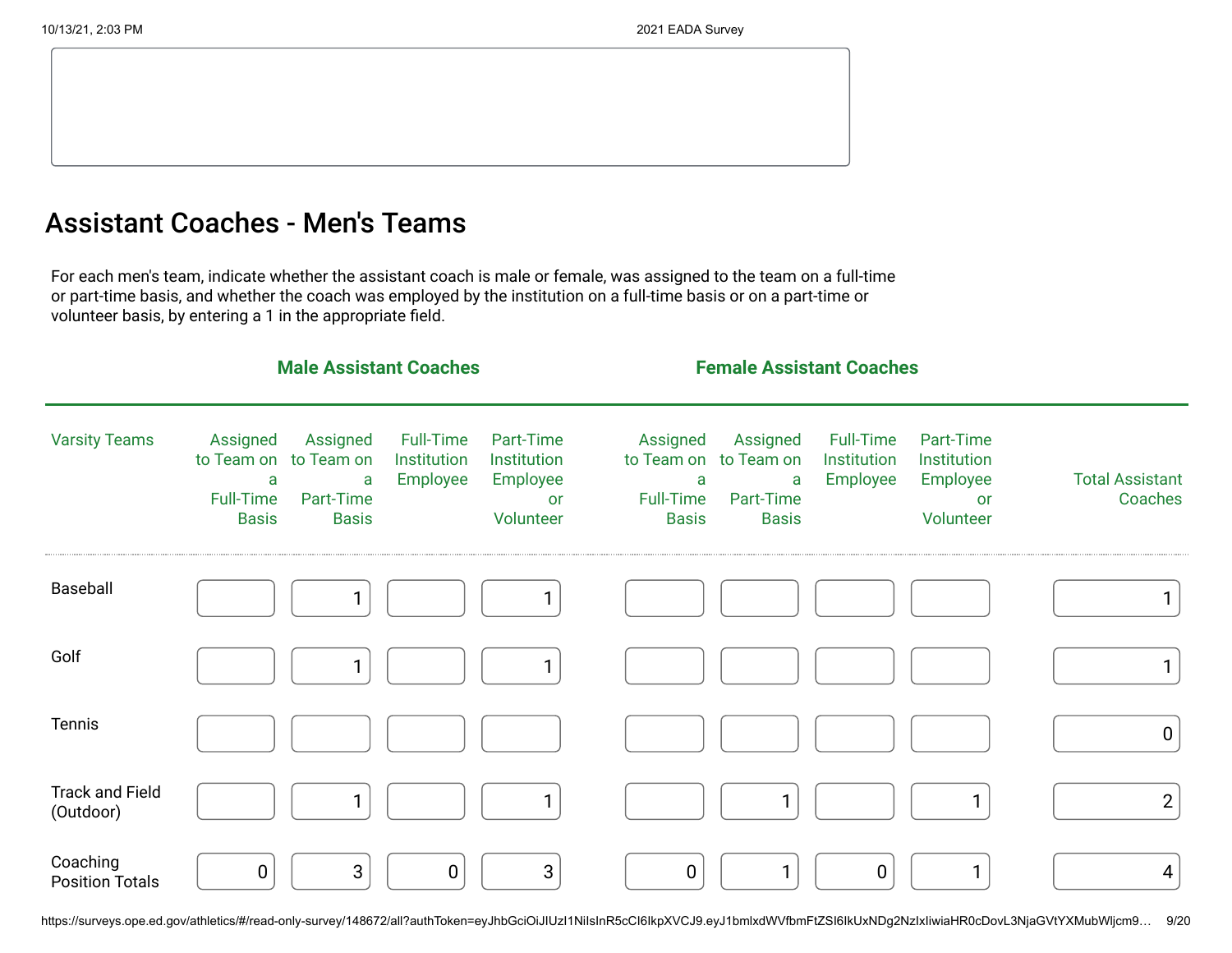CAVEAT

## Assistant Coaches - Women's Teams

For each women's team, indicate whether the assistant coach is male or female, was assigned to the team on a full-time or part-time basis, and whether the coach was employed by the institution on a full-time basis or on a part-time or volunteer basis, by entering a 1 in the appropriate field.

|                                     | <b>Male Assistant Coaches</b>                     |                                                                     |                                      |                                                                | <b>Female Assistant Coaches</b>                   |                                                                     |                                      |                                                                |                                   |
|-------------------------------------|---------------------------------------------------|---------------------------------------------------------------------|--------------------------------------|----------------------------------------------------------------|---------------------------------------------------|---------------------------------------------------------------------|--------------------------------------|----------------------------------------------------------------|-----------------------------------|
| <b>Varsity Teams</b>                | Assigned<br>a<br><b>Full-Time</b><br><b>Basis</b> | Assigned<br>to Team on to Team on<br>a<br>Part-Time<br><b>Basis</b> | Full-Time<br>Institution<br>Employee | Part-Time<br>Institution<br>Employee<br><b>or</b><br>Volunteer | Assigned<br>a<br><b>Full-Time</b><br><b>Basis</b> | Assigned<br>to Team on to Team on<br>a<br>Part-Time<br><b>Basis</b> | Full-Time<br>Institution<br>Employee | Part-Time<br>Institution<br>Employee<br><b>or</b><br>Volunteer | <b>Total Assistant</b><br>Coaches |
| Softball                            |                                                   |                                                                     |                                      |                                                                |                                                   |                                                                     |                                      |                                                                | $\mathbf 0$                       |
| Tennis                              |                                                   |                                                                     |                                      |                                                                |                                                   |                                                                     |                                      |                                                                | $\mathbf 0$                       |
| <b>Track and Field</b><br>(Outdoor) |                                                   |                                                                     |                                      |                                                                |                                                   | 1                                                                   |                                      |                                                                | $\overline{2}$                    |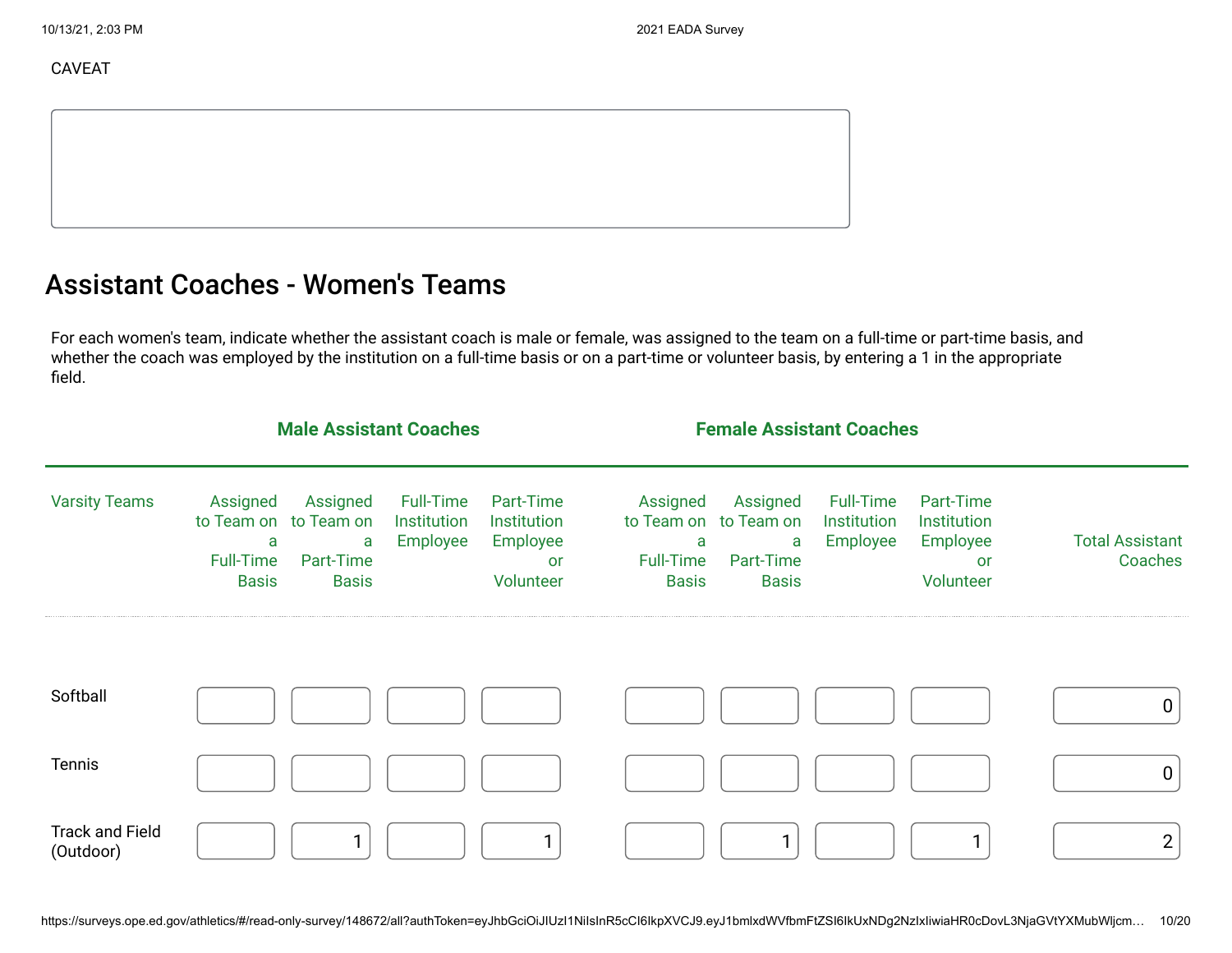| 10/13/21, 2:03 PM           |             |                |  | 2021 EADA Survey |                |             |   |   |
|-----------------------------|-------------|----------------|--|------------------|----------------|-------------|---|---|
| Volleyball                  |             |                |  |                  | $\overline{2}$ |             | ◠ | ◠ |
| Coaching<br>Position Totals | $\mathbf 0$ | $\overline{0}$ |  | $\boldsymbol{0}$ | 3              | $\mathbf 0$ | 3 | 4 |
| <b>CAVEAT</b>               |             |                |  |                  |                |             |   |   |
|                             |             |                |  |                  |                |             |   |   |

## Assistant Coaches' Salaries - Men's and Women's Teams

Enter only salaries and bonuses that your institution pays assistant coaches as compensation for coaching. Do not include benefits on this screen.

Do not include volunteer coaches in calculating the average salary and the Full-Time Equivalent (FTE) Total. For help calculating the FTE total click on the Instructions link on this screen.

|                                                                                                                        | <b>Men's Teams</b> | <b>Women's Teams</b> |  |
|------------------------------------------------------------------------------------------------------------------------|--------------------|----------------------|--|
| Average Annual Institutional Salary per Assistant Coaching Position<br>(for coaching duties only)                      | 4,558              | 3,762                |  |
| Number of Assistant Coaching Positions Used to Calculate the Average                                                   | 3                  | 3                    |  |
| Number of Volunteer Assistant Coaching Positions<br>(Do not include these coaches in your salary or FTE calculations.) |                    |                      |  |
| Average Annual Institutional Salary per Full-time equivalent (FTE)                                                     | 17,531             | 14,108               |  |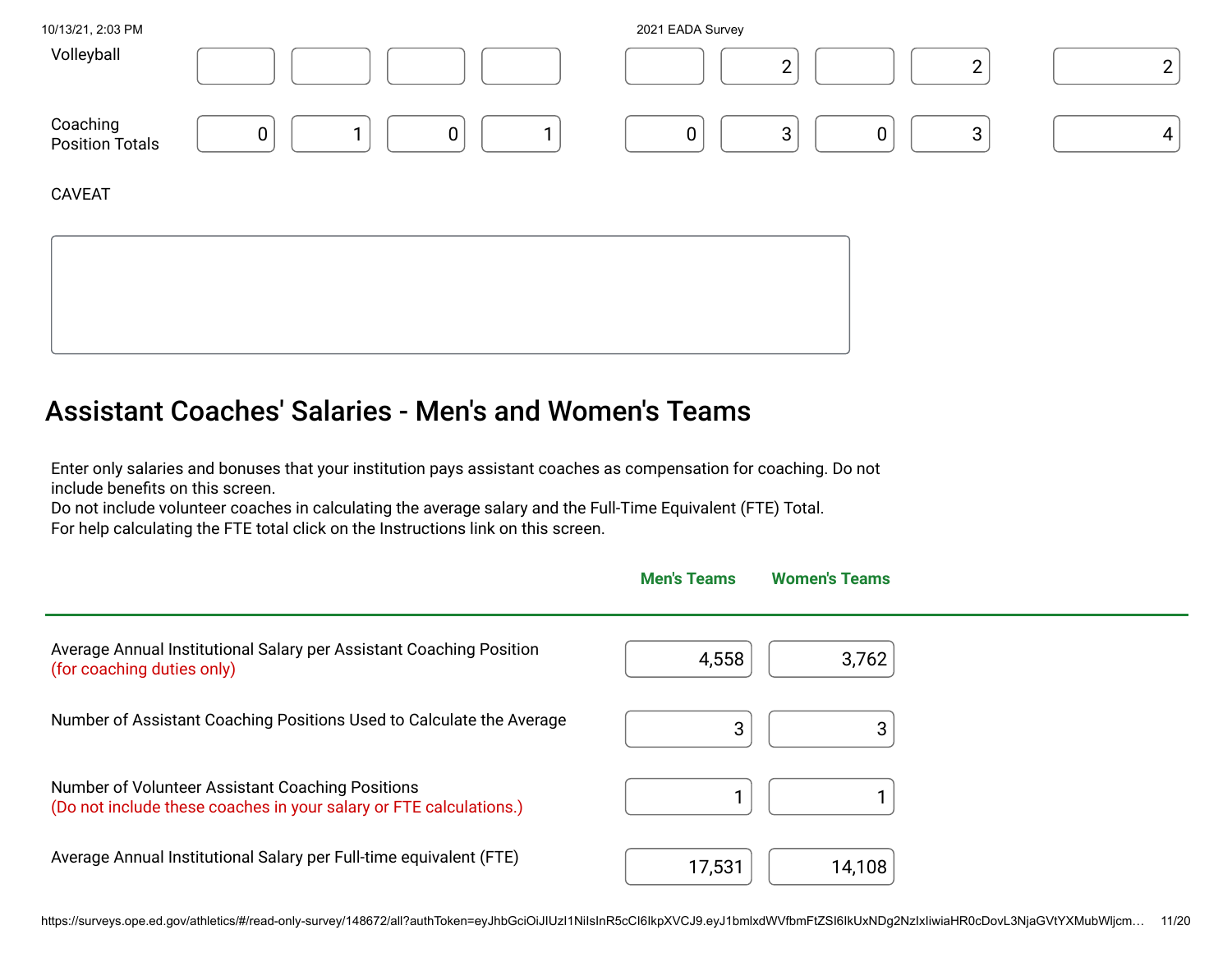Sum of Full-Time Equivalent (FTE) Positions Used to Calculate the Average  $\sqrt{0.78}$  0.80

#### CAVEAT

Assistant coaches for women's softball and women's basketball were unable to be hired (no applicants)

#### Athletically Related Student Aid - Men's and Women's Teams

Athletically related student aid is any scholarship, grant, or other form of financial assistance, offered by an institution, the terms of which require the recipient to participate in a program of intercollegiate athletics at the institution. Other student aid, of which a student-athlete simply happens to be the recipient, is not athletically related student aid. If you do not have any aid to report, enter a 0.

|                 | <b>Men's Teams</b> | <b>Women's Teams</b> | Total   |  |
|-----------------|--------------------|----------------------|---------|--|
| Amount of Aid   | 87,052             | 102,831              | 189,883 |  |
| Ratio (percent) | 46                 | 54                   | 100%    |  |
|                 |                    |                      |         |  |

CAVEAT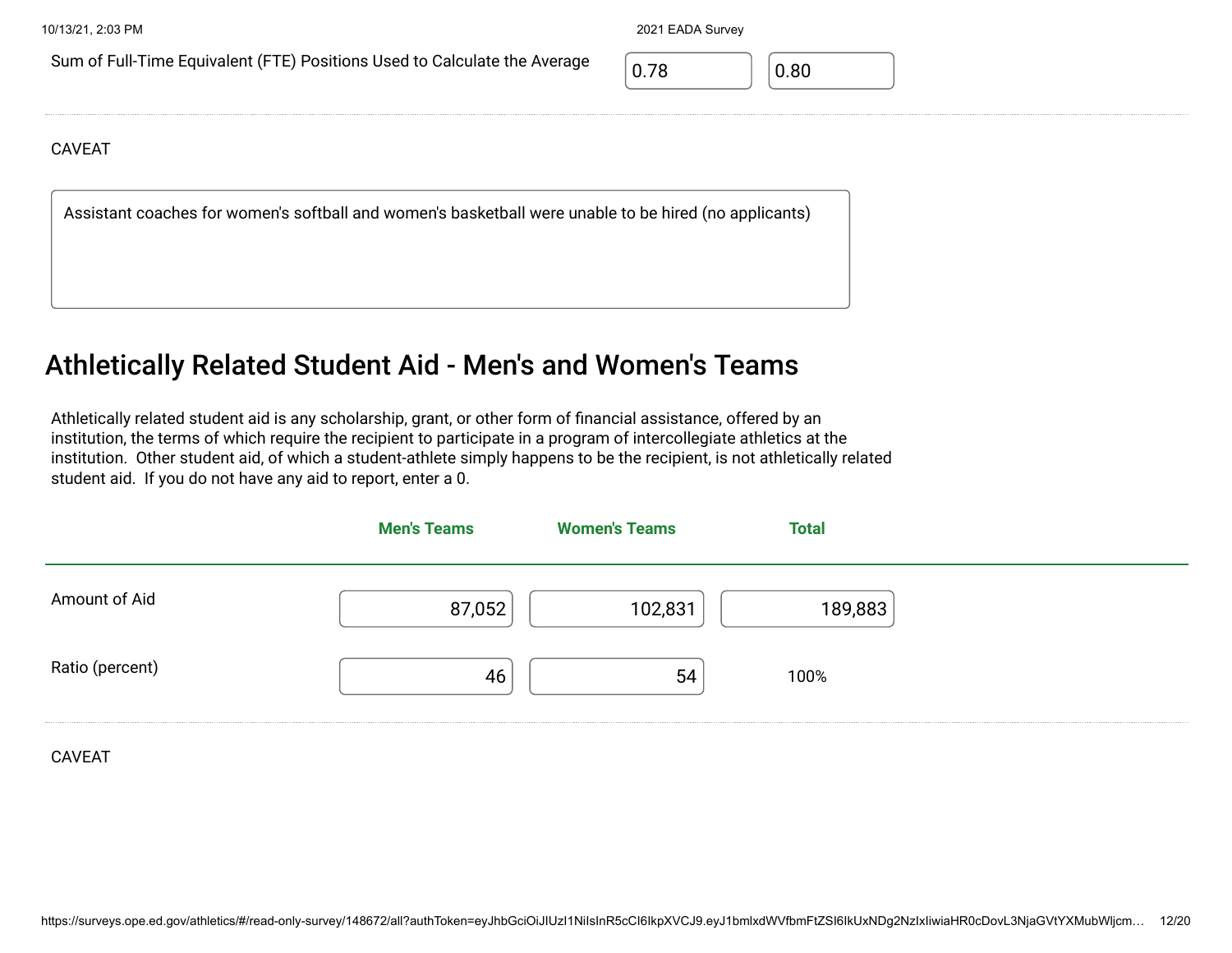#### Recruiting Expenses - Men's and Women's Teams

Recruiting expenses are all expenses an institution incurs attributable to recruiting activities. This includes, but is not limited to, expenses for lodging, meals, telephone use, and transportation (including vehicles used for recruiting purposes) for both recruits and personnel engaged in recruiting, and other expenses for official and unofficial visits, and all other expenses related to recruiting. If you do not have any recruiting expenses to report, enter a 0.

|               | <b>Men's Teams</b> | <b>Women's Teams</b> | <b>Total</b> |
|---------------|--------------------|----------------------|--------------|
| Total         |                    |                      |              |
| <b>CAVEAT</b> |                    |                      |              |
|               |                    |                      |              |
|               |                    |                      |              |

#### Operating (Game-Day) Expenses - Men's and Women's Teams by Team

Operating expenses are all expenses an institution incurs attributable to home, away, and neutral-site intercollegiate athletic contests (commonly known as "game-day expenses"), for (A) Lodging, meals, transportation, uniforms, and equipment for coaches, team members, support staff (including, but not limited to team managers and trainers), and others; and (B) Officials.

For a sport with a men's team and a women's team that have a combined budget, click here for special instructions. Report actual numbers, not budgeted or estimated numbers. Please do not round beyond the next dollar.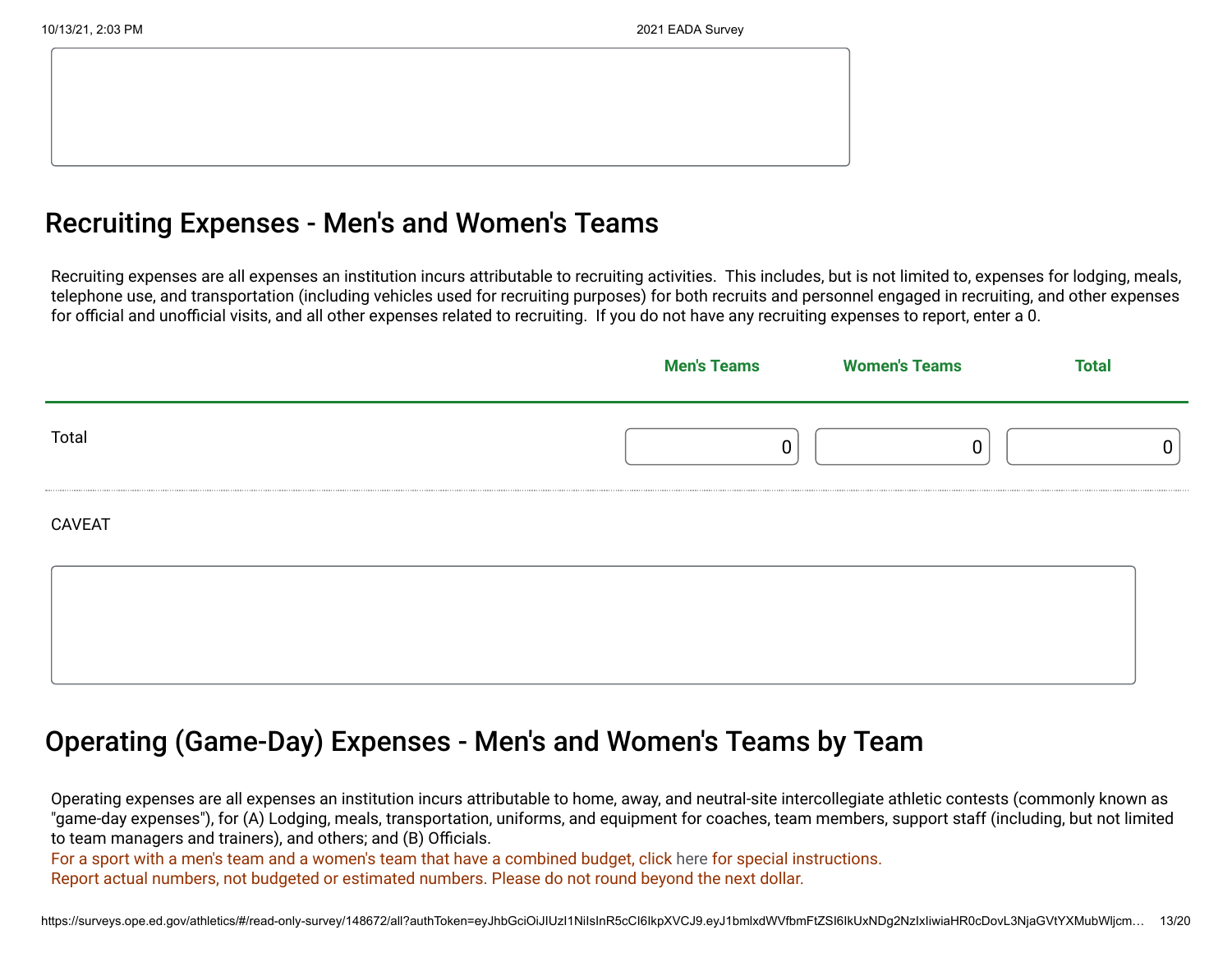|                                                                                |                | <b>Men's Teams</b>                              |                |                  | <b>Women's Teams</b>                            |                |                                           |
|--------------------------------------------------------------------------------|----------------|-------------------------------------------------|----------------|------------------|-------------------------------------------------|----------------|-------------------------------------------|
| <b>Varsity Teams</b>                                                           | Participants   | Operating<br><b>Expenses per</b><br>Participant | <b>By Team</b> | Participants     | Operating<br><b>Expenses per</b><br>Participant | <b>By Team</b> | <b>Total Operating</b><br><b>Expenses</b> |
| Baseball                                                                       | 25             | 1,532                                           | 38,311         |                  |                                                 |                | 38,311                                    |
| Golf                                                                           | 5              | 1,776                                           | 8,879          |                  |                                                 |                | 8,879                                     |
| Softball                                                                       |                |                                                 |                | 14               | 1,147                                           | 16,055         | 16,055                                    |
| Tennis                                                                         | $\overline{7}$ | 313                                             | 2,193          | $\boldsymbol{6}$ | 129                                             | 776            | 2,969                                     |
| <b>Track and Field</b><br>(Outdoor)                                            | $\, 8$         | 370                                             | 2,958          | $\overline{7}$   | 423                                             | 2,958          | 5,916                                     |
| Volleyball                                                                     |                |                                                 |                | 9                | 1,084                                           | 9,755          | 9,755                                     |
| <b>Total Operating</b><br><b>Expenses Men's</b><br>and Women's<br><b>Teams</b> | 45             |                                                 | 52,341         | 36               |                                                 | 29,544         | 81,885                                    |

CAVEAT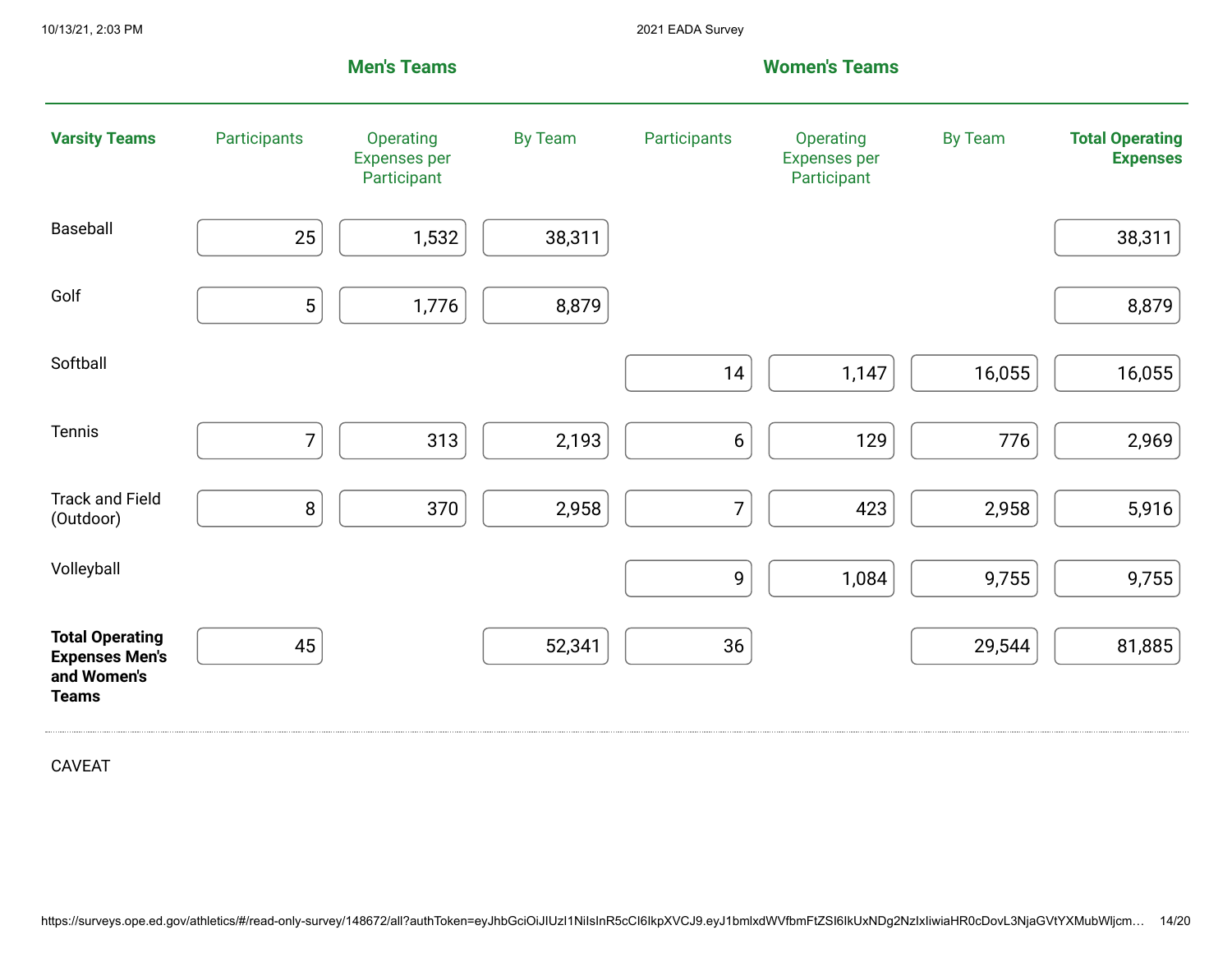Men's and Women's Basketball and Men's and Women's Cross Country regular/post seasons were cancelled due to Covid. Monies were still spent for various purchases and used for participation in NJCAA sponsored summer event.

#### **Note: This screen is for game-day expenses only.**

## Total Expenses - Men's and Women's Teams

Enter all expenses attributable to intercollegiate athletic activities. This includes appearance guarantees and options, athletically related student aid, contract services, equipment, fundraising activities, operating expenses, promotional activities, recruiting expenses, salaries and benefits, supplies, travel, and any other expenses attributable to intercollegiate athletic activities.

Report actual numbers, not budgeted or estimated numbers. Please do not round beyond the next dollar.

| <b>Varsity Teams</b>      | <b>Men's Teams</b> | <b>Women's Teams</b> | <b>Total</b> |
|---------------------------|--------------------|----------------------|--------------|
| Baseball                  | 97,775             |                      | 97,775       |
| Golf                      | 33,563             |                      | 33,563       |
| Softball                  |                    | 60,542               | 60,542       |
| Tennis                    | 26,841             | 27,728               | 54,569       |
| Track and Field (Outdoor) | 22,293             | 22,348               | 44,641       |
| Volleyball                |                    | 58,238               | 58,238       |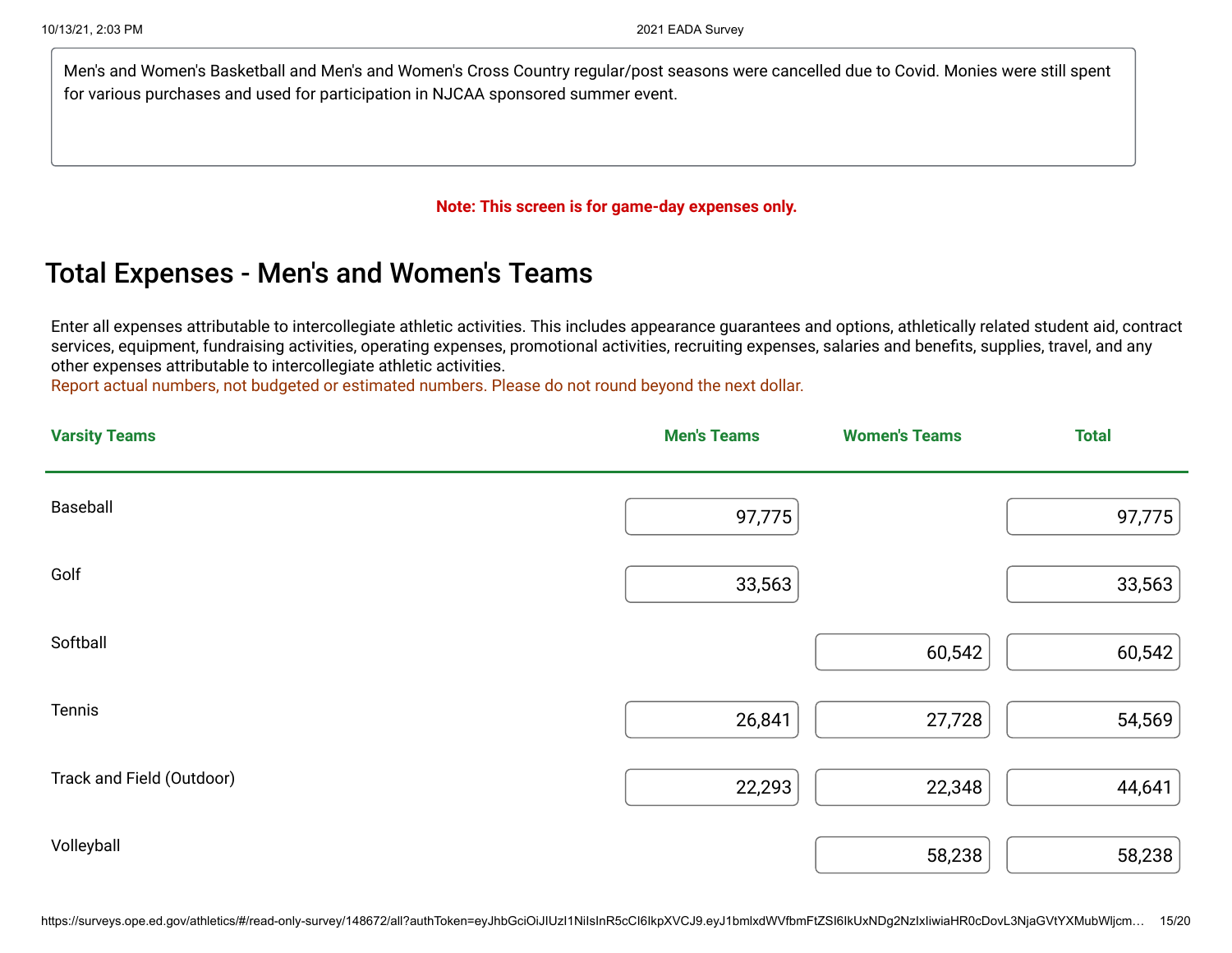| 10/13/21, 2:03 PM                                                                            | 2021 EADA Survey |         |         |
|----------------------------------------------------------------------------------------------|------------------|---------|---------|
| Total Expenses of all Sports, Except Football and Basketball, Combined                       | 180,472          | 168,856 | 349,328 |
| <b>Total Expenses Men's and Women's Teams</b>                                                | 180,472          | 168,856 | 349,328 |
| Not Allocated by Gender/Sport (Expenses not attributable to a particular<br>sport or sports) |                  |         | 184,838 |
| <b>Grand Total Expenses</b>                                                                  |                  |         | 534,166 |
|                                                                                              |                  |         |         |

CAVEAT

## Total Revenues - Men's and Women's Teams

Your total revenues must cover your total expenses.

Enter all revenues attributable to intercollegiate athletic activities. This includes revenues from appearance guarantees and options, an athletic conference, tournament or bowl games, concessions, contributions from alumni and others, institutional support, program advertising and sales, radio and television, royalties, signage and other sponsorships, sport camps, state or other government support, student activity fees, ticket and luxury box sales, and any other revenues attributable to intercollegiate athletic activities.

Report actual numbers, not budgeted or estimated numbers. Please do not round beyond the next dollar.

| <b>Varsity Teams</b> | <b>Men's Teams</b> | <b>Women's Teams</b> | <b>Total</b> |
|----------------------|--------------------|----------------------|--------------|
| Baseball             | 97,775             |                      | 775          |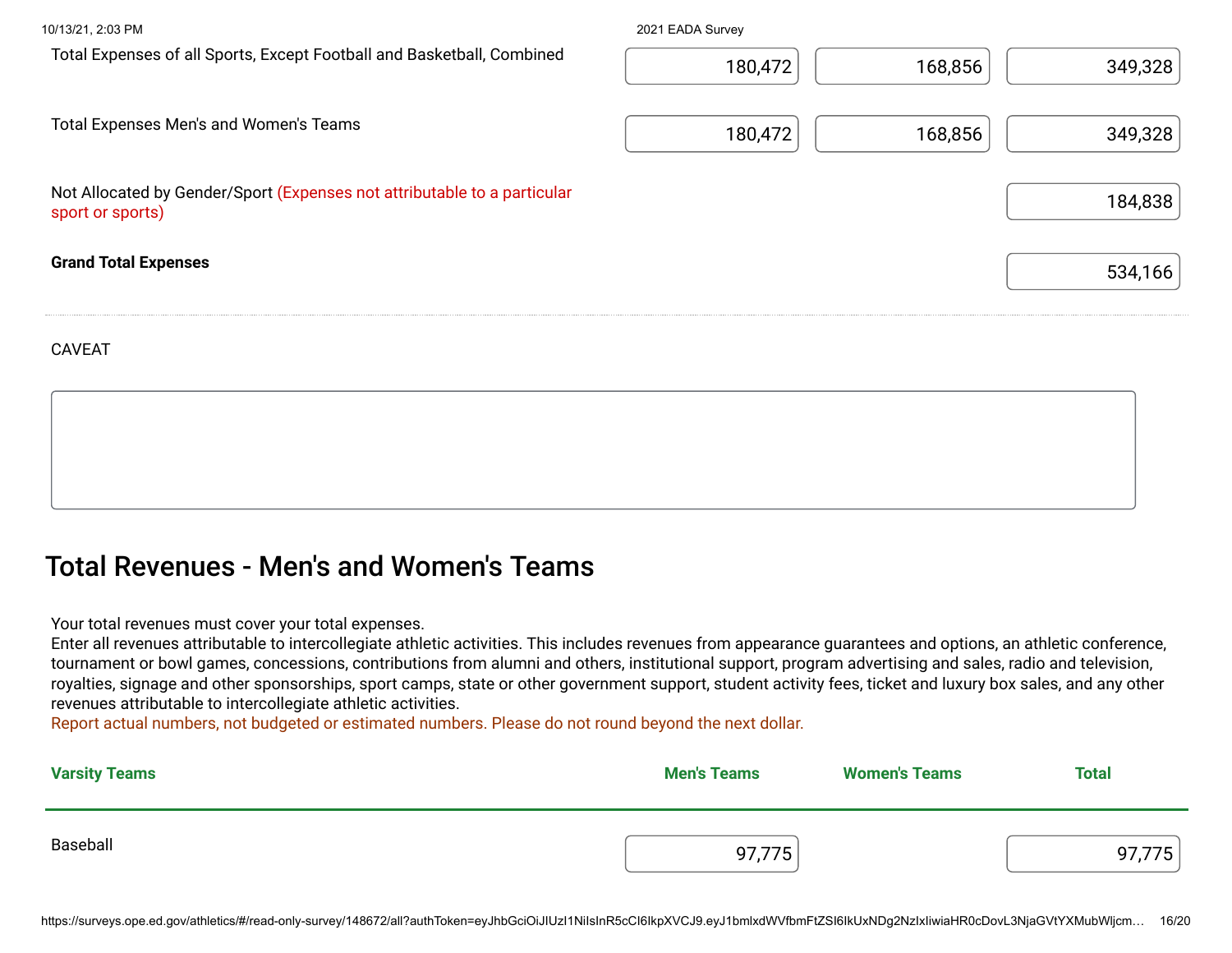| 10/13/21, 2:03 PM                                                                            | 2021 EADA Survey |         |         |
|----------------------------------------------------------------------------------------------|------------------|---------|---------|
| Golf                                                                                         | 35,588           |         | 35,588  |
| Softball                                                                                     |                  | 60,542  | 60,542  |
| Tennis                                                                                       | 26,841           | 27,728  | 54,569  |
| Track and Field (Outdoor)                                                                    | 22,293           | 22,348  | 44,641  |
| Volleyball                                                                                   |                  | 58,238  | 58,238  |
| Total Revenues of all Sports, Except Football and Basketball, Combined                       | 182,497          | 168,856 | 351,353 |
| Total Revenues Men's and Women's Teams                                                       | 182,497          | 168,856 | 351,353 |
| Not Allocated by Gender/Sport (Revenues not attributable to a particular<br>sport or sports) |                  |         | 184,838 |
| Grand Total for all Teams (includes by team and not allocated by<br>gender/sport)            |                  |         | 536,191 |
| <b>CAVEAT</b>                                                                                |                  |         |         |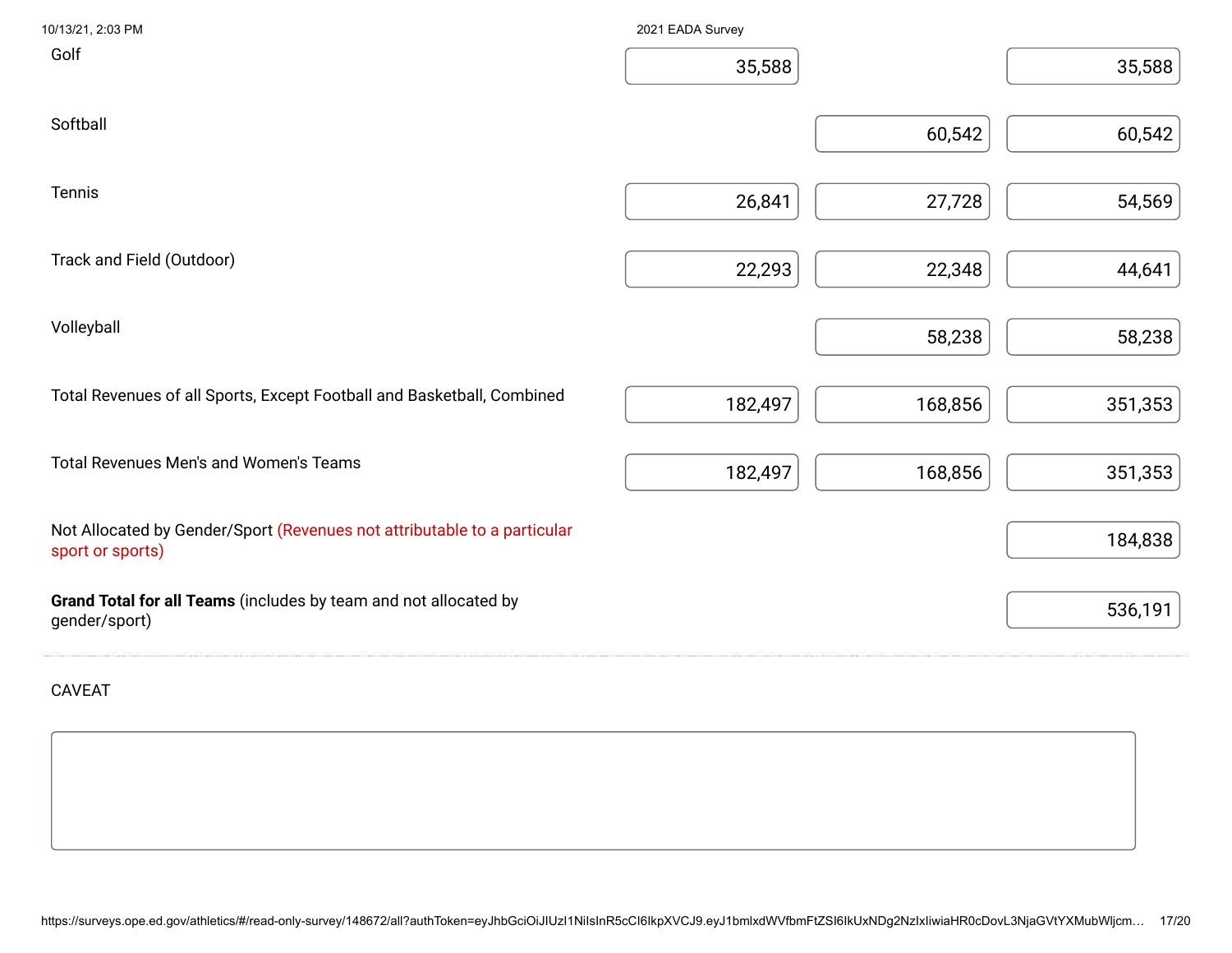## Summary - Men's and Women's Teams

#### **Your Grand Total Revenues must be equal to or greater than your Grand Total Expenses or you will not be able to lock your survey.**

|                |                                                                       | <b>Men's Teams</b> | <b>Women's Teams</b> | <b>Total</b> |  |
|----------------|-----------------------------------------------------------------------|--------------------|----------------------|--------------|--|
|                | <b>Total of Head Coaches' Salaries</b>                                | 27,400             | 25,100               | 52,500       |  |
| $\overline{2}$ | <b>Total of Assistant Coaches' Salaries</b>                           | 13,674             | 11,286               | 24,960       |  |
| 3              | Total Salaries (Lines 1+2)                                            | 41,074             | 36,386               | 77,460       |  |
| 4              | <b>Athletically Related Student Aid</b>                               | 87,052             | 102,831              | 189,883      |  |
| 5              | <b>Recruiting Expenses</b>                                            | $\pmb{0}$          | $\pmb{0}$            | $\mathbf 0$  |  |
| 6              | Operating (Game-Day) Expenses                                         | 52,341             | 29,544               | 81,885       |  |
| 7              | Summary of Subset Expenses (Lines 3+4+5+6)                            | 180,467            | 168,761              | 349,228      |  |
| 8              | <b>Total Expenses for Teams</b>                                       | 180,472            | 168,856              | 349,328      |  |
| 9              | Total Expenses for Teams Minus Subset Expenses (Line<br>$8 - Line 7)$ | $\mathbf 5$        | 95                   | 100          |  |

184,838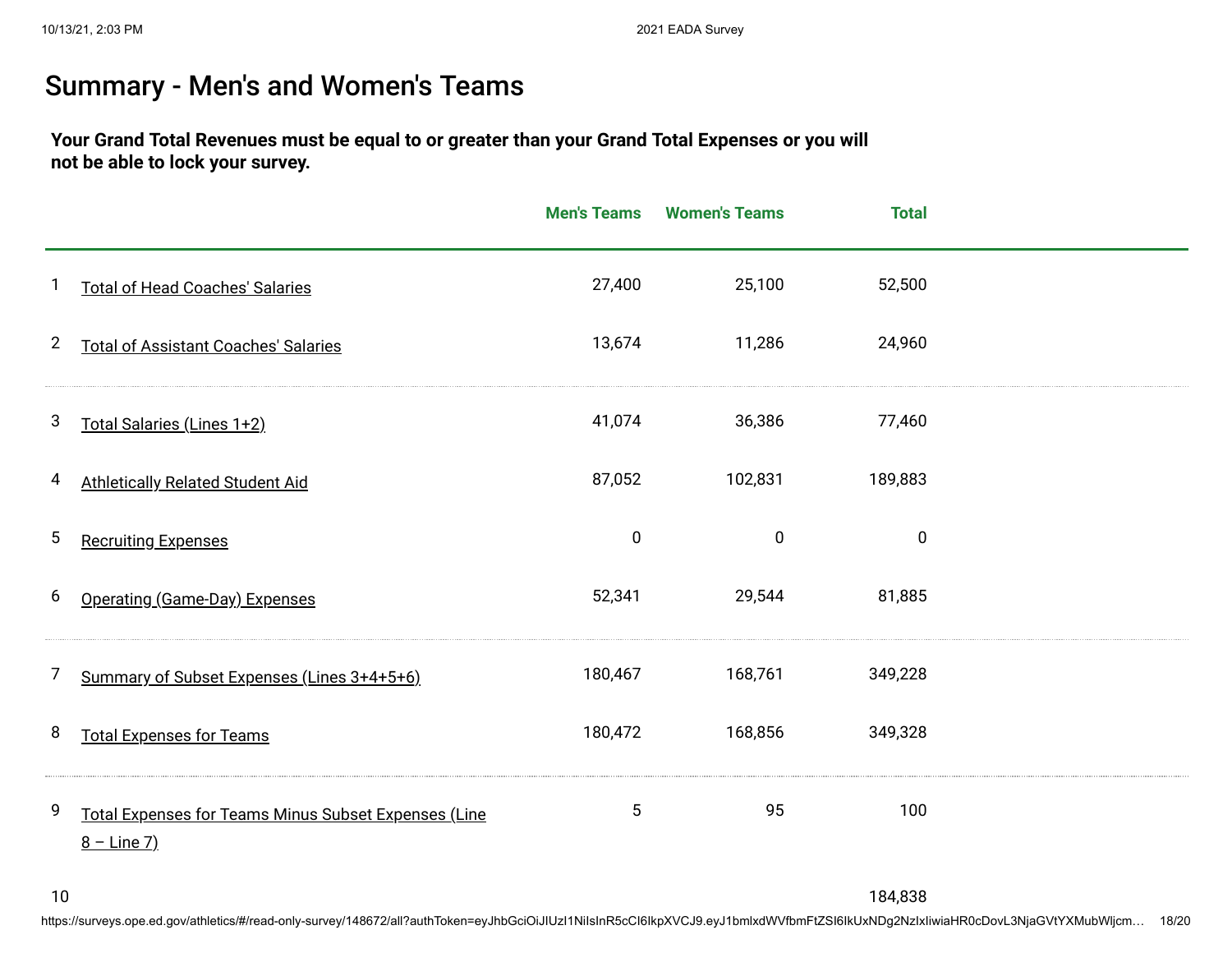|    | 10/13/21, 2:03 PM                                                           |         | 2021 EADA Survey |         |  |
|----|-----------------------------------------------------------------------------|---------|------------------|---------|--|
|    | <b>Not Allocated Expenses</b>                                               |         |                  |         |  |
| 11 | Grand Total Expenses (Lines 8+10)                                           |         |                  | 534,166 |  |
|    | 12 Total Revenues for Teams                                                 | 182,497 | 168,856          | 351,353 |  |
| 13 | <b>Not Allocated Revenues</b>                                               |         |                  | 184,838 |  |
| 14 | Grand Total Revenues (Lines 12+13)                                          |         |                  | 536,191 |  |
| 15 | Total Revenues for Teams minus Total Expenses for<br>Teams (Line 12-Line 8) | 2,025   | 0                | 2,025   |  |
| 16 | Grand Total Revenues Minus Grand Total Expenses (Line 14- Line 11)          |         |                  | 225     |  |
|    |                                                                             |         |                  |         |  |

To return to a data entry screen, click on the link in the Navigation Menu. To proceed to the Supplemental Information screen, click on the link in the Navigation Menu or click on the "Next" button on this screen.

## Supplemental Information (optional)

**This screen may be used to help the reader better understand the data you have provided, or to help a prospective student-athlete make an informed choice of an athletics program. This information will be viewable on the EADA public website. Please do not include the names of individuals or write messages to the help desk.**

**To explain specific data entered on a previous screen, please use the caveat box on that screen.**